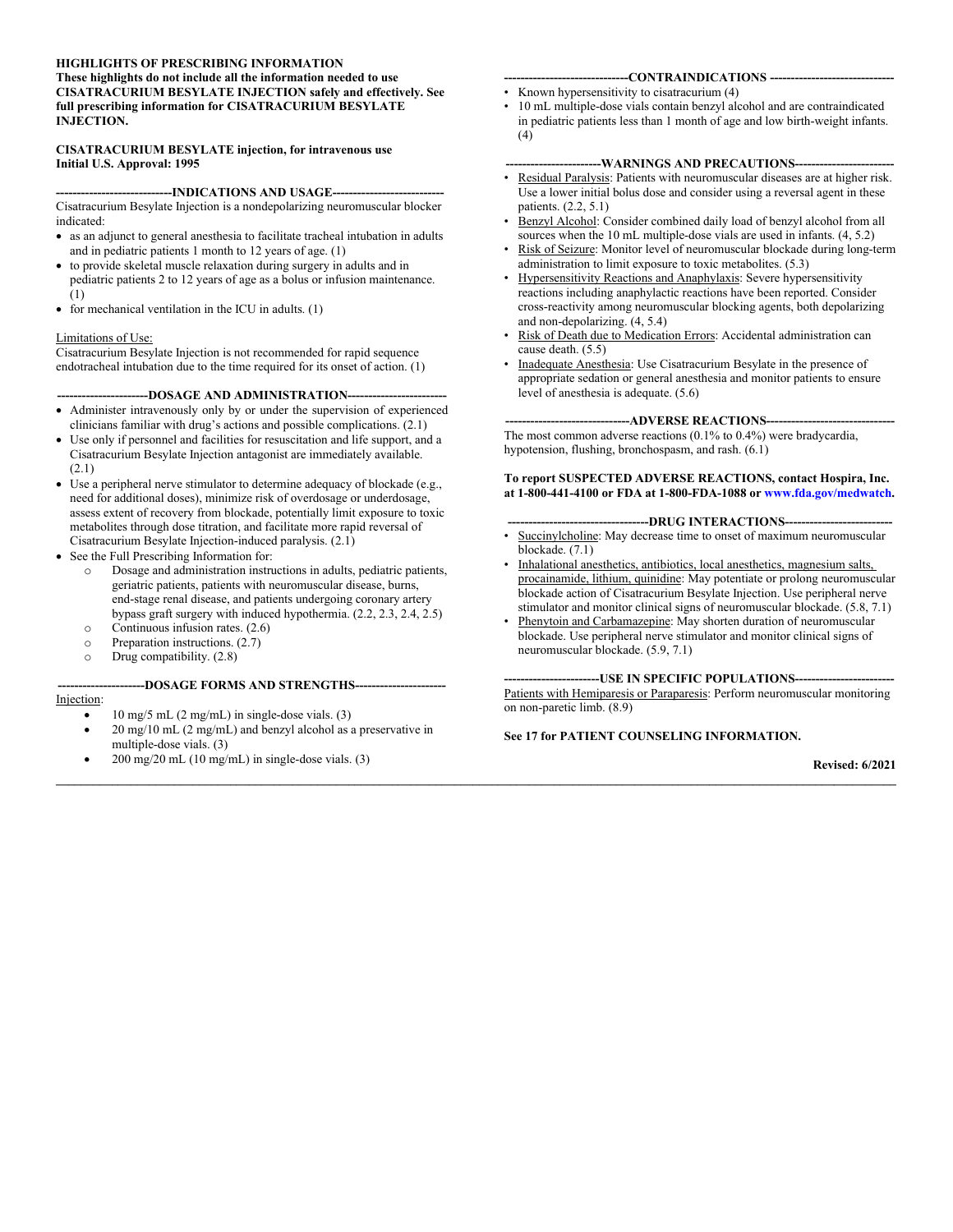#### **FULL PRESCRIBING INFORMATION: CONTENTS\***

#### **1 INDICATIONS AND USAGE**

#### **2 DOSAGE AND ADMINISTRATION**

- 2.1 Important Dosage and Administration Instructions<br>2.2 Recommended Cisatracurium Besylate Injection D Recommended Cisatracurium Besylate Injection Dose
- for Performing Tracheal Intubation 2.3 Recommended Maintenance Bolus Cisatracurium
- Besylate Injection Doses in Adult Surgical Procedures 2.4 Dosage in Burn Patients
- 2.5 Dosage for Continuous Infusion
- 
- 2.6 Rate Tables for Continuous Infusion<br>2.7 Preparation of Cisatracurium Besylat Preparation of Cisatracurium Besylate Injection
- 2.8 Drug Compatibility
- **3 DOSAGE FORMS AND STRENGTHS**
- **4 CONTRAINDICATIONS**

#### **5 WARNINGS AND PRECAUTIONS**

- 5.1 Residual Paralysis
- 5.2 Risk of Serious Adverse Reactions in Infants due to Benzyl Alcohol Preservative in 10 mL Multiple-Dose Vials
- 5.3 Risk of Seizure
- 5.4 Hypersensitivity Reactions Including Anaphylaxis
- 5.5 Risk of Death Due to Medication Errors
- 5.6 Risks Due to Inadequate Anesthesia
- 5.7 Risk for Infection
- 5.8 Potentiation of Neuromuscular Blockade
- 5.9 Resistance to Neuromuscular Blockade with Certain Drugs
- 5.10 Malignant Hyperthermia (MH)
- **6 ADVERSE REACTIONS**
	- 6.1 Clinical Studies Experience
	- 6.2 Postmarketing Experience

#### **7 DRUG INTERACTIONS**

- 7.1 Clinically Significant Drug Interactions
- 7.2 Drugs Without Clinically Significant Drug Interactions
- With Cisatracurium Besylate Injection **8 USE IN SPECIFIC POPULATIONS**
	- 8.1 Pregnancy
	- 8.2 Lactation
	-
	- 8.4 Pediatric Use<br>8.5 Geriatric Use Geriatric Use
	- 8.6 Patients with Renal Impairment
	- 8.7 Patients with Hepatic Impairment
	- 8.8 Burn Patients
	- 8.9 Patients with Hemiparesis or Paraparesis
	- 8.10 Patients with Neuromuscular Disease
- **10 OVERDOSAGE**
- **11 DESCRIPTION**
- **12 CLINICAL PHARMACOLOGY**
	- 12.1 Mechanism of Action
	- 12.2 Pharmacodynamics
- 12.3 Pharmacokinetics
- **13 NONCLINICAL TOXICOLOGY**
- 13.1 Carcinogenesis, Mutagenesis, Impairment of Fertility **14 CLINICAL STUDIES**
	- 14.1 Skeletal Muscle Relaxation for Intubation of Adult Patients
	- 14.2 Skeletal Muscle Relaxation for Intubation of Pediatric Patients
	- 14.3 Skeletal Muscle Relaxation in ICU Patients
- **16 HOW SUPPLIED/STORAGE AND HANDLING**
- **17 PATIENT COUNSELING INFORMATION**
- \* Sections or subsections omitted from the full prescribing information are not listed.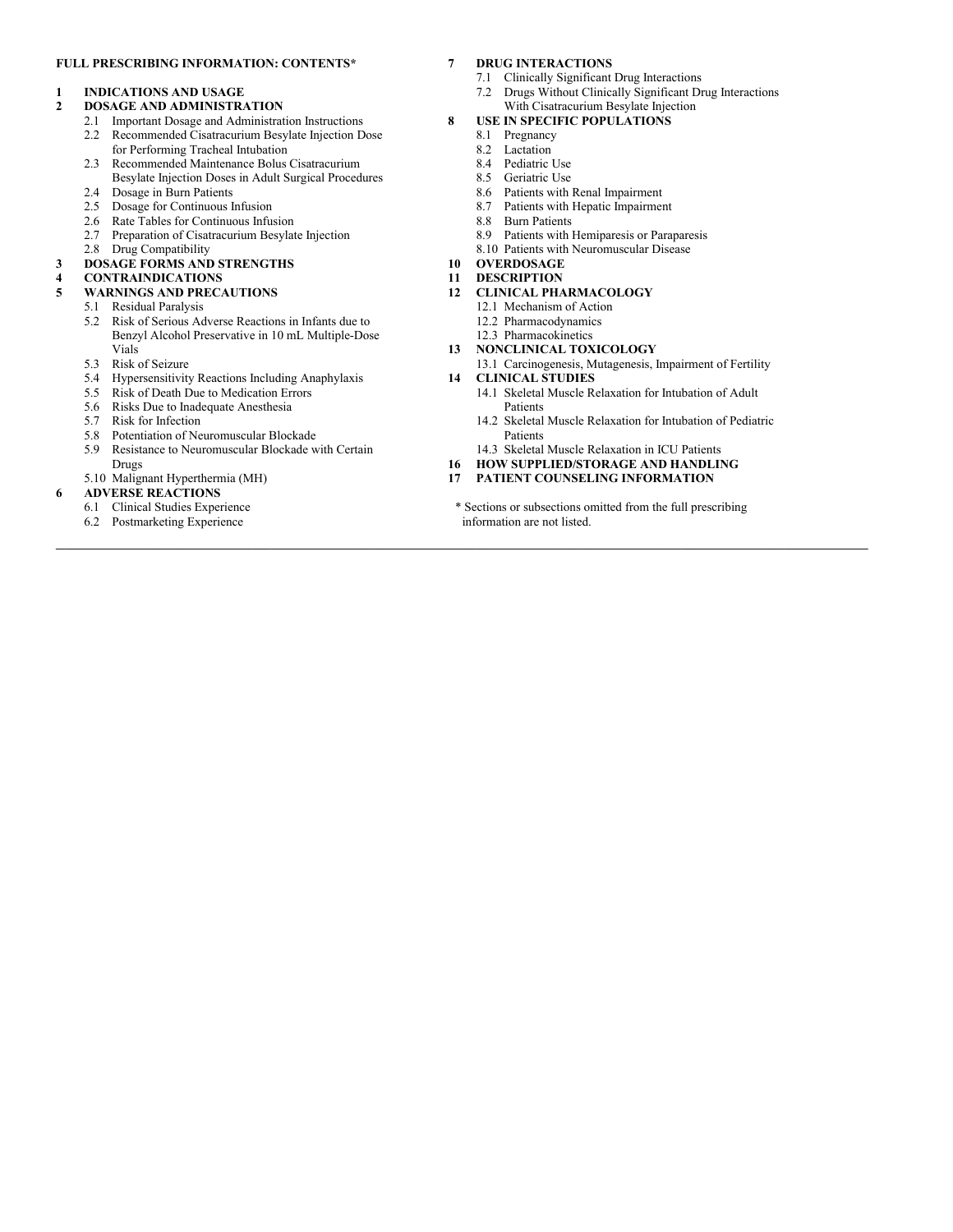# **FULL PRESCRIBING INFORMATION**

# **1 INDICATIONS AND USAGE**

Cisatracurium Besylate Injection is indicated:

- as an adjunct to general anesthesia to facilitate tracheal intubation in adults and in pediatric patients 1 month to 12 years of age
- to provide skeletal muscle relaxation in adults during surgical procedures or during mechanical ventilation in the ICU
- to provide skeletal muscle relaxation during surgical procedures via infusion in pediatric patients 2 years and older

#### Limitations of Use

Cisatracurium Besylate Injection is not recommended for rapid sequence endotracheal intubation due to the time required for its onset of action.

## **2 DOSAGE AND ADMINISTRATION**

#### **2.1 Important Dosage and Administration Instructions**

Important administration instructions include:

- Cisatracurium Besylate Injection is for intravenous use only.
- Administer Cisatracurium Besylate Injection in carefully adjusted dosage by or under the supervision of experienced clinicians who are familiar with the drug's actions and the possible complications.
- Use Cisatracurium Besylate Injection only if the following are immediately available: personnel and facilities for resuscitation and life support (tracheal intubation, artificial ventilation, oxygen therapy); and an antagonist of Cisatracurium Besylate Injection *[see Overdosage (10)]*.
- The dosage information which follows is intended to serve as an initial guide for individual patients; base subsequent Cisatracurium Besylate Injection dosage on the patients' responses to the initial doses.
- Use a peripheral nerve stimulator to:
	- o Determine the adequacy of neuromuscular blockade (e.g., need for additional Cisatracurium Besylate Injection doses, reduction of the infusion rate).
	- o Minimize risk of overdosage or underdosage.
	- o Assess the extent of recovery from neuromuscular blockade (e.g., spontaneous recovery or recovery after administration of a reversal agent, e.g., neostigmine).
	- o Appropriately titrate doses to potentially limit exposure to toxic metabolites.
	- o Facilitate more rapid reversal of the Cisatracurium Besylate Injection-induced paralysis.

#### Risk of Medication Errors

Accidental administration of neuromuscular blocking agents may be fatal. Store Cisatracurium Besylate Injection with the cap and ferrule intact and in a manner that minimizes the possibility of selecting the wrong product *[see Warnings and Precautions (5.5)]*.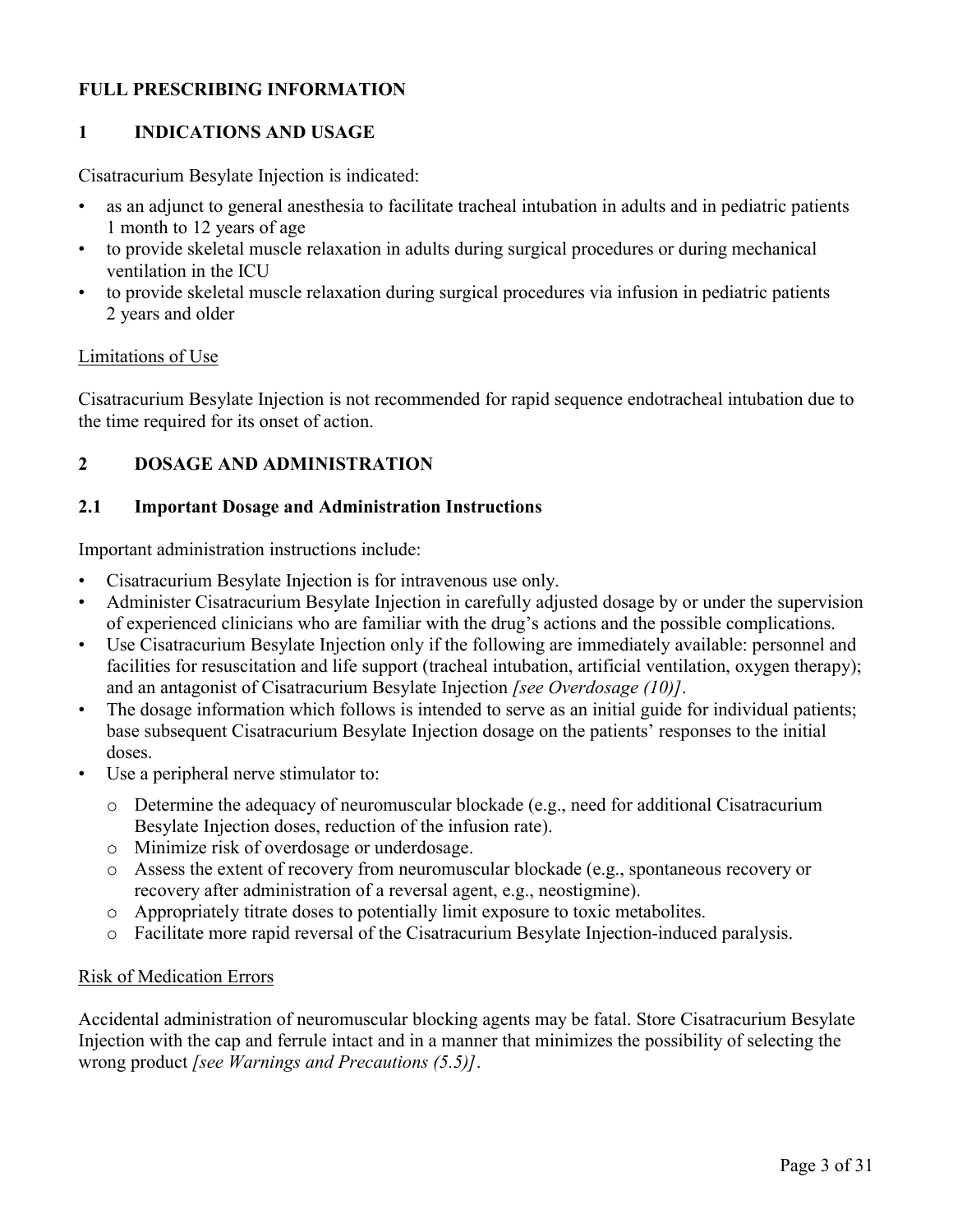# **2.2 Recommended Cisatracurium Besylate Injection Dose for Performing Tracheal Intubation**

#### Tracheal Intubation in Adults

Prior to selecting the initial Cisatracurium Besylate Injection bolus dose, consider the desired time to tracheal intubation and the anticipated length of surgery, factors affecting time to onset of complete neuromuscular block such as age and renal function, and factors that may influence intubation conditions such as the presence of co-induction agents (e.g., fentanyl and midazolam) and the depth of anesthesia.

In conjunction with a propofol/nitrous oxide/oxygen induction-intubation technique or a thiopental/nitrous oxide/oxygen induction-intubation technique, the recommended starting weight-based dose of cisatracurium besylate is between 0.15 mg/kg and 0.2 mg/kg administered by bolus intravenous injection. Doses up to 0.4 mg/kg have been safely administered by bolus intravenous injection to healthy patients and patients with serious cardiovascular disease *[see Clinical Pharmacology (12.2)]*.

#### *Patients with Neuromuscular Disease*

The maximum recommended initial bolus dose of cisatracurium besylate is 0.02 mg/kg in patients with neuromuscular diseases (e.g., myasthenia gravis and myasthenic syndrome and carcinomatosis) *[see Warnings and Precautions (5.1)]*.

## *Geriatric Patients and Patients with End-Stage Renal Disease*

Because the time to maximum neuromuscular blockade is approximately 1 minute slower in geriatric patients compared to younger patients (and in patients with end-stage renal disease than in patients with normal renal function), consider extending the interval between administering Cisatracurium Besylate Injection and attempting intubation by at least 1 minute to achieve adequate intubation conditions in geriatric patients and patients with end-stage renal disease. A peripheral nerve stimulator should be used to determine the adequacy of muscle relaxation for the purposes of intubation and the timing and amounts of subsequent doses *[see Use in Specific Populations (8.5, 8.6) and Clinical Pharmacology (12.3)]*.

#### Tracheal Intubation in Pediatric Patients

## *Infants 1 to 23 Months of Age*

The recommended dose of Cisatracurium Besylate Injection for intubation of pediatric patients ages 1 month to 23 months is 0.15 mg/kg administered over 5 to 10 seconds. When administered during stable opioid/nitrous oxide/oxygen anesthesia, 0.15 mg/kg of Cisatracurium Besylate Injection produced maximum neuromuscular blockade in about 2 minutes (range: 1.3 to 4.3 minutes) with a clinically effective block (time to 25% recovery) for about 43 minutes (range: 34 to 58 minutes) *[see Clinical Studies (14.2)]*.

## *Pediatric Patients 2 to 12 Years of Age*

The recommended weight-based bolus dose of Cisatracurium Besylate Injection for pediatric patients 2 to 12 years of age is 0.1 to 0.15 mg/kg administered over 5 to 10 seconds. When administered during stable opioid/nitrous oxide/oxygen anesthesia, 0.1 mg/kg Cisatracurium Besylate Injection produced maximum neuromuscular blockade in an average of 2.8 minutes (range: 1.8 to 6.7 minutes) with a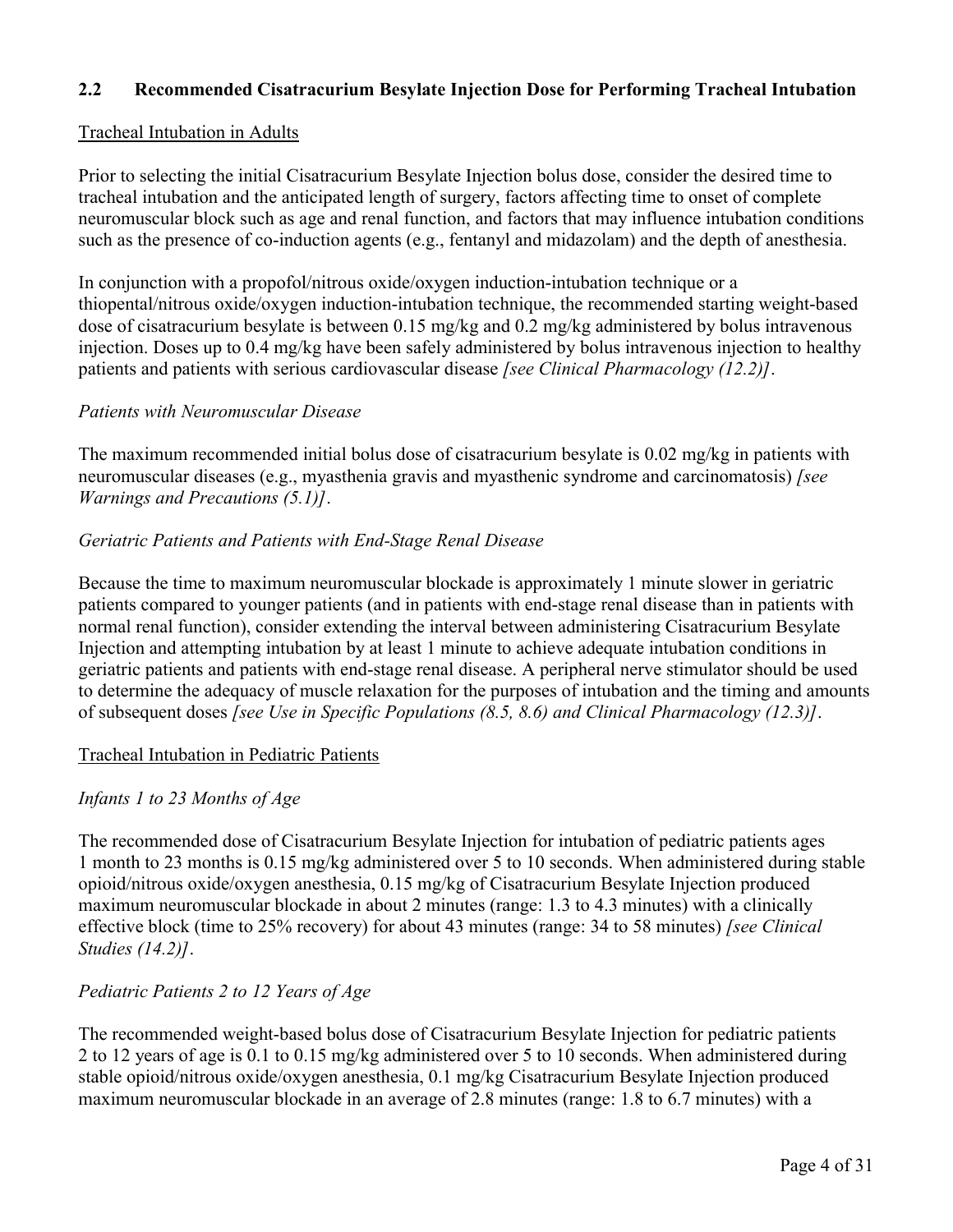clinically effective block (time to 25% recovery) for 28 minutes (range: 21 to 38 minutes). When administered during stable opioid/nitrous oxide/oxygen anesthesia, 0.15 mg/kg Cisatracurium Besylate Injection produced maximum neuromuscular blockade in an average of about 3 minutes (range: 1.5 to 8 minutes) with a clinically effective block for 36 minutes (range: 29 to 46 minutes) *[see Clinical Studies (14.2)]*.

# **2.3 Recommended Maintenance Bolus Cisatracurium Besylate Injection Doses in Adult Surgical Procedures**

Determine if maintenance bolus doses are needed based on clinical criteria including the response to peripheral nerve stimulation. The recommended maintenance bolus dose of Cisatracurium Besylate Injection is 0.03 mg/kg; however, smaller or larger maintenance doses may be administered based on the required duration of action. Administer the first maintenance bolus dose starting:

- 40 to 50 minutes after an initial dose of Cisatracurium Besylate Injection  $0.15 \text{ mg/kg}$ ;
- $\cdot$  50 to 60 minutes after an initial dose of Cisatracurium Besylate Injection 0.2 mg/kg.

For long surgical procedures using inhalational anesthetics administered with nitrous oxide/oxygen at the 1.25 MAC level for at least 30 minutes, consider administering less frequent maintenance bolus doses or lower maintenance bolus doses of Cisatracurium Besylate Injection *[see Clinical Pharmacology (12.2)]*. No adjustment to the initial Cisatracurium Besylate Injection maintenance bolus dose should be necessary when Cisatracurium Besylate Injection is administered shortly after initiation of volatile agents or when used in patients receiving propofol anesthesia.

# **2.4 Dosage in Burn Patients**

Burn patients have been shown to develop resistance to nondepolarizing neuromuscular blocking agents; therefore, consider increasing the Cisatracurium Besylate Injection dosages for intubation and maintenance *[see Use in Specific Populations (8.8)]*.

## **2.5 Dosage for Continuous Infusion**

## Continuous Infusion for Surgical Procedures in Adults and Pediatric Patients

During extended surgical procedures, Cisatracurium Besylate Injection may be administered by continuous infusion to adults and pediatric patients aged 2 or more years if patients have spontaneous recovery after the initial Cisatracurium Besylate Injection bolus dose. Following recovery from neuromuscular blockade, it may be necessary to re-administer a bolus dose to quickly re-establish neuromuscular blockade prior to starting the continuous infusion.

If patients have had recovery of neuromuscular function, the recommended initial Cisatracurium Besylate Injection infusion rate is 3 mcg/kg/minute *[see Dosage and Administration (2.6)]*. Subsequently reduce the rate to 1 to 2 mcg/kg/minute to maintain continuous neuromuscular blockade. Use peripheral nerve stimulation to assess the level of neuromuscular blockade and to appropriately titrate the Cisatracurium Besylate Injection infusion rate. If no response is elicited to peripheral nerve stimulation, discontinue the infusion until a response returns.

Consider reducing the infusion rate by up to 30% to 40% when Cisatracurium Besylate Injection is administered during stable isoflurane anesthesia for at least 30 minutes (administered with nitrous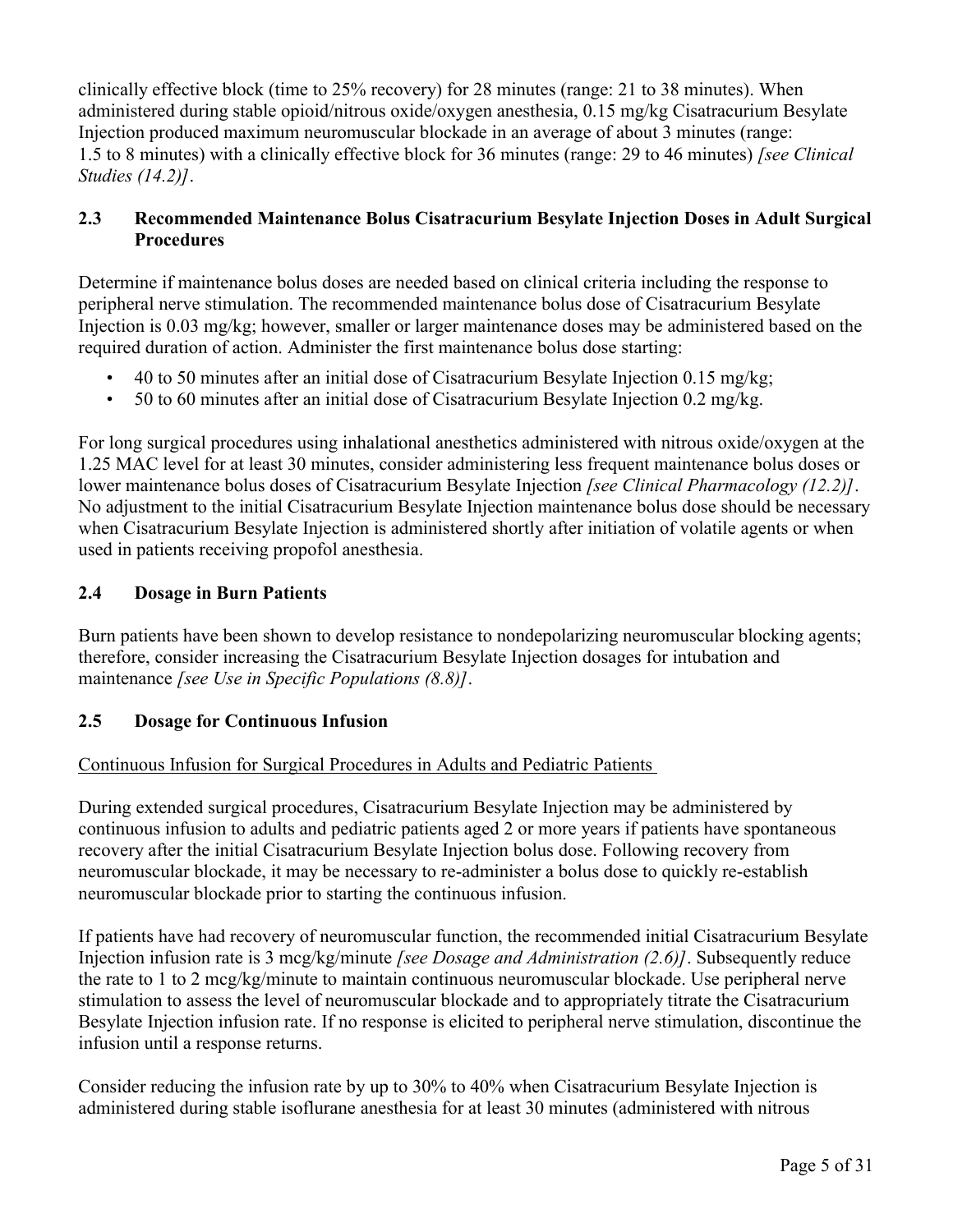oxide/oxygen at the 1.25 MAC level) *[see Clinical Pharmacology (12.2)]*. Greater reductions in the Cisatracurium Besylate Injection infusion rate may be required with longer durations of administration of isoflurane or with the administration of other inhalational anesthetics.

# *Patients Undergoing Coronary Artery Bypass Graft (CABG) Surgery*

Consider reducing the infusion rate in patients undergoing CABG with induced hypothermia to half the rate required during normothermia *[see Clinical Pharmacology (12.2)]*. Spontaneous recovery from neuromuscular block following discontinuation of Cisatracurium Besylate Injection infusion is expected to proceed at a rate comparable to that following administration of a single bolus dose.

# Continuous Infusion for Mechanical Ventilation in the Intensive Care Unit in Adults

During extended need for mechanical ventilation and skeletal muscle relaxation in the intensive care unit (ICU), Cisatracurium Besylate Injection may be administered by continuous infusion to adults if a patient has spontaneous recovery of neuromuscular function after the initial Cisatracurium Besylate Injection bolus dose. Following recovery from neuromuscular blockade, it may be necessary to re-administer a bolus dose to quickly re-establish neuromuscular blockade prior to starting the continuous infusion.

The recommended Cisatracurium Besylate Injection infusion rate in adult patients in the ICU is 3 mcg/kg/minute (range: 0.5 to 10.2 mcg/kg/minute) *[see Dosage and Administration (2.6)]*. Use peripheral nerve stimulation to assess the level of neuromuscular blockade and to appropriately titrate the Cisatracurium Besylate Injection infusion rate.

## **2.6 Rate Tables for Continuous Infusion**

The intravenous infusion rate depends upon the Cisatracurium Besylate Injection concentration, the desired dose, the patient's weight, and the contribution of the infusion solution to the fluid requirements of the patient. Tables 1 and 2 provide guidelines for the Cisatracurium Besylate Injection infusion rate, in mL/hour (equivalent to microdrops/minute when 60 microdrops = 1 mL), in concentrations of 0.1 mg/mL or 0.4 mg/mL, respectively.

|                       | <b>Drug Delivery Rate (mcg/kg/minute)</b> |    |     |            |     |  |  |
|-----------------------|-------------------------------------------|----|-----|------------|-----|--|--|
|                       |                                           |    |     |            |     |  |  |
| <b>Patient Weight</b> | <b>Infusion Delivery Rate (mL/hour)</b>   |    |     |            |     |  |  |
| $10 \text{ kg}$       |                                           |    |     | $^{\circ}$ | υc  |  |  |
| $45$ kg               |                                           | 4  |     |            |     |  |  |
| $70 \text{ kg}$       |                                           | O. | 84  | 26         |     |  |  |
| 100 kg                |                                           | 90 | 120 | 180        | 300 |  |  |

#### **Table 1. Cisatracurium Besylate Injection Infusion Rates for Maintenance of Neuromuscular Blockade During Opioid/Nitrous Oxide/Oxygen Anesthesia with a Concentration of 0.1 mg/mL**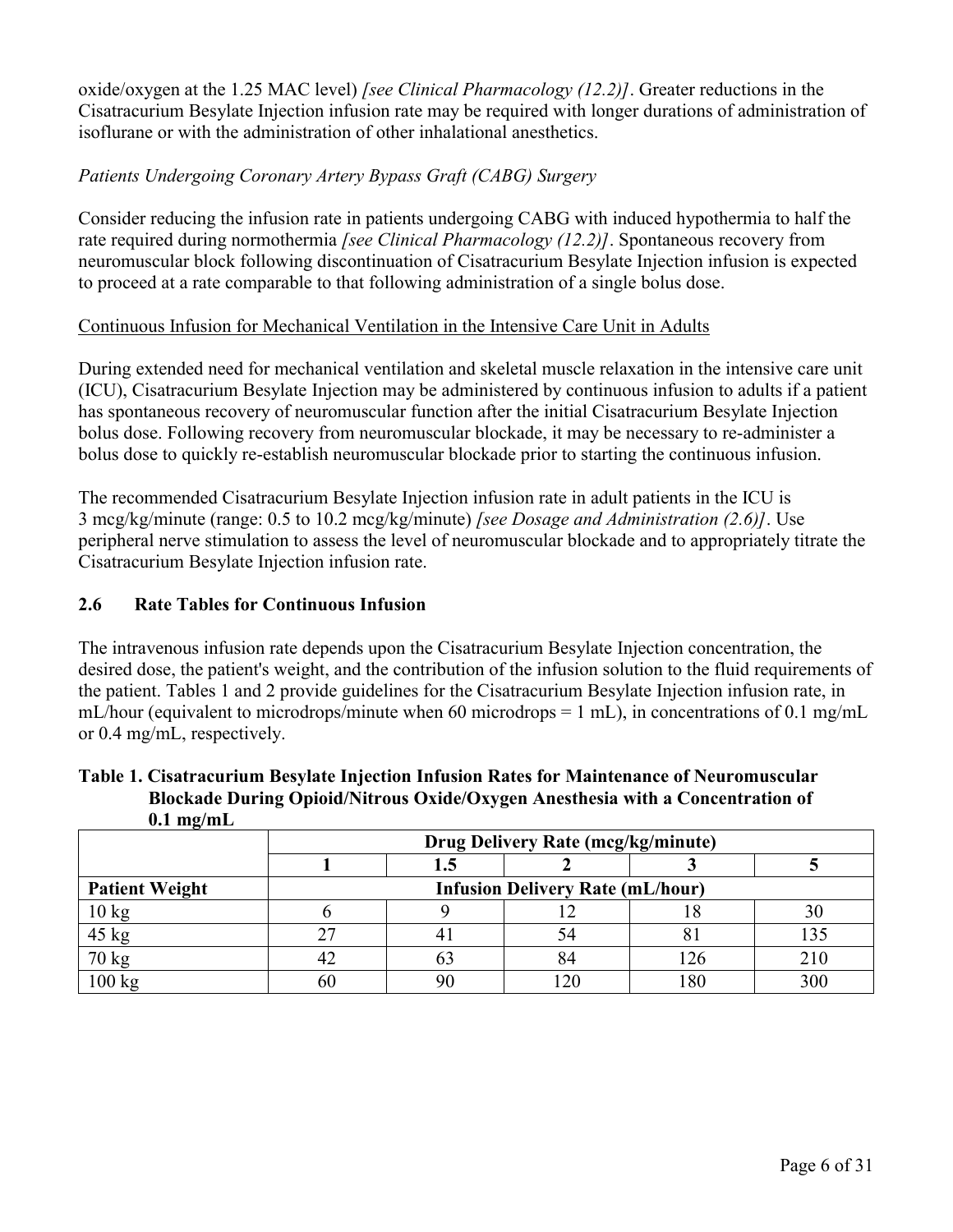#### **Table 2. Cisatracurium Besylate Injection Infusion Rates for Maintenance of Neuromuscular Blockade During Opioid/Nitrous Oxide/Oxygen Anesthesia with a Concentration of 0.4 mg/mL**

| -                     |      | Drug Delivery Rate (mcg/kg/minute)      |      |      |      |  |  |  |
|-----------------------|------|-----------------------------------------|------|------|------|--|--|--|
|                       |      | 1.5                                     |      |      |      |  |  |  |
| <b>Patient Weight</b> |      | <b>Infusion Delivery Rate (mL/hour)</b> |      |      |      |  |  |  |
| $10 \text{ kg}$       |      | 2.3                                     |      |      |      |  |  |  |
| $45$ kg               | 6.8  | 10.1                                    | 13.5 | 20.3 | 33.8 |  |  |  |
| 70 kg                 | 10.5 | 15.8                                    |      | 31.5 | 52.5 |  |  |  |
| 100 kg                |      | 22.5                                    | 30   |      |      |  |  |  |

## **2.7 Preparation of Cisatracurium Besylate Injection**

Visually inspect Cisatracurium Besylate Injection for particulate matter and discoloration prior to administration. If a Cisatracurium Besylate Injection solution is cloudy or contains visible particulates, do not use Cisatracurium Besylate Injection. Cisatracurium Besylate Injection is a colorless to slightly yellow or greenish-yellow solution.

Discard unused portion of the 5 mL and 20 mL single-dose vials.

Cisatracurium Besylate Injection may be diluted to 0.1 mg/mL in the following solutions:

- 5% Dextrose Injection, USP
- 0.9% Sodium Chloride Injection, USP, or
- 5% Dextrose and 0.9% Sodium Chloride Injection, USP

Store these diluted Cisatracurium Besylate Injection solutions either in a refrigerator or at room temperature for 24 hours without significant loss of potency.

Cisatracurium Besylate Injection also may be diluted to 0.1 mg/mL or 0.2 mg/mL in the following solution:

• Lactated Ringer's and 5% Dextrose Injection

Store this diluted Cisatracurium Besylate Injection solution under refrigeration for no more than 24 hours.

Do not dilute Cisatracurium Besylate Injection in Lactated Ringer's Injection, USP due to chemical instability.

## **2.8 Drug Compatibility**

Cisatracurium Besylate Injection is compatible and may be administered with the following solutions through Y-site administration:

- 5% Dextrose Injection, USP
- 0.9% Sodium Chloride Injection, USP
- 5% Dextrose and 0.9% Sodium Chloride Injection, USP
- Sufentanil Citrate Injection, diluted as directed
- Alfentanil Hydrochloride Injection, diluted as directed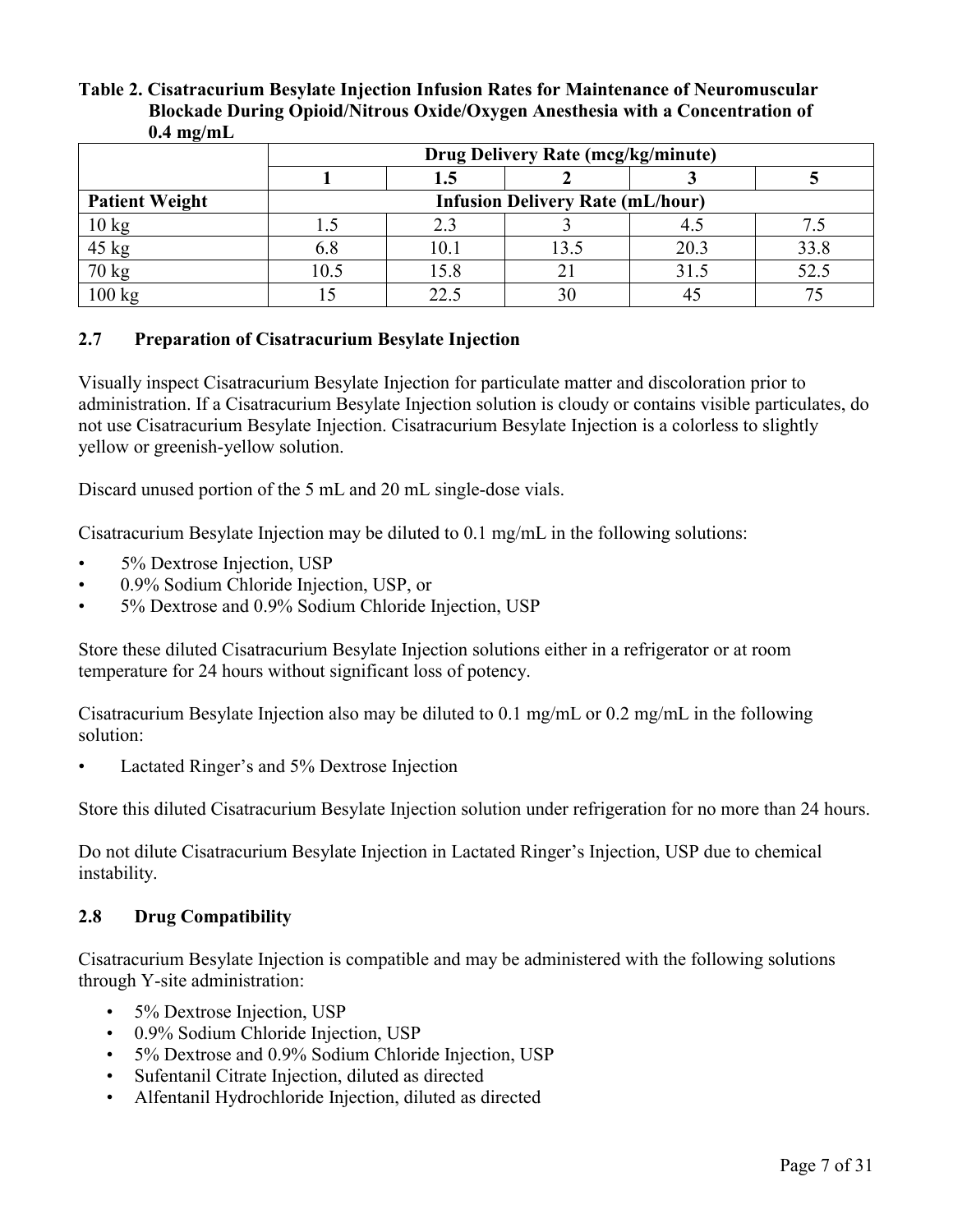- Fentanyl Citrate Injection, diluted as directed
- Midazolam Hydrochloride Injection, diluted as directed
- Droperidol Injection, diluted as directed

Cisatracurium Besylate Injection is acidic ( $pH = 3.25$  to 3.65) and may not be compatible with alkaline solution having a pH greater than 8.5 (e.g., barbiturate solutions). Therefore, do not administer Cisatracurium Besylate Injection and alkaline solutions simultaneously in the same intravenous line.

Cisatracurium Besylate Injection is not compatible with propofol injection or ketorolac injection for Y-site administration. Compatibility studies with other parenteral products have not been conducted.

# **3 DOSAGE FORMS AND STRENGTHS**

Cisatracurium Besylate Injection, USP injection is available as a clear solution in the following strengths:

- 10 mg of cisatracurium per 5 mL (2 mg/mL) in single-dose vials (equivalent to 2.68 mg/mL cisatracurium besylate)
- 20 mg of cisatracurium per 10 mL (2 mg/mL) and benzyl alcohol as a preservative in multiple-dose vials (equivalent to 2.68 mg/mL cisatracurium besylate).
- 200 mg of cisatracurium per 20 mL (10 mg/mL) in single-dose vials (equivalent to 13.38 mg/mL) cisatracurium besylate); intended only for administration as an infusion in a single patient in the ICU.

# **4 CONTRAINDICATIONS**

Cisatracurium Besylate Injection is contraindicated in patients with known hypersensitivity to cisatracurium. Severe anaphylactic reactions to Cisatracurium Besylate Injection have been reported *[see Warnings and Precautions (5.4)]*.

The use of 10 mL Cisatracurium Besylate Injection multiple-dose vials is contraindicated for use in pediatric patients less than 1 month of age and low birth-weight infants because the formulation contains benzyl alcohol *[see Warnings and Precautions (5.2) and Use in Specific Populations (8.4)]*.

# **5 WARNINGS AND PRECAUTIONS**

## **5.1 Residual Paralysis**

Cisatracurium Besylate Injection has been associated with residual paralysis. Patients with neuromuscular diseases (e.g., myasthenia gravis and myasthenic syndrome) and carcinomatosis may be at higher risk of residual paralysis; thus, a lower maximum initial bolus is recommended in these patients *[see Dosage and Administration (2.2) and Use in Specific Populations (8.10)]*. To prevent complications resulting from Cisatracurium Besylate Injection-associated residual paralysis, extubation is recommended only after the patient has recovered sufficiently from neuromuscular blockade. Consider use of a reversal agent especially in cases where residual paralysis is more likely to occur *[see Overdosage (10)]*.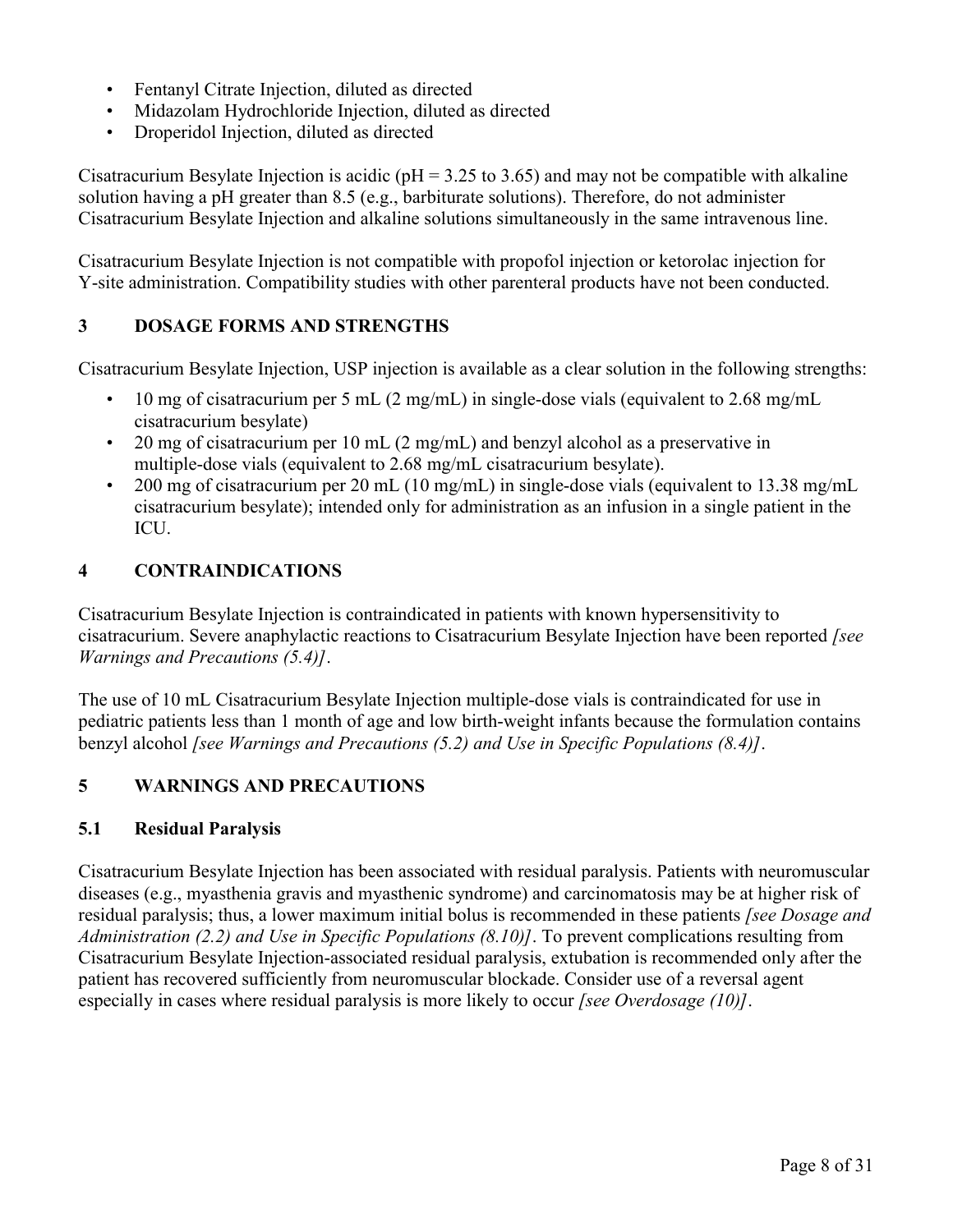## **5.2 Risk of Serious Adverse Reactions in Infants due to Benzyl Alcohol Preservative in 10 mL Multiple-Dose Vials**

Serious and fatal adverse reactions including "gasping syndrome" can occur in neonates and infants treated with benzyl alcohol-preserved drugs, including Cisatracurium Besylate Injection (10 mL multiple-dose vials). This warning is not applicable to the 5 mL and 20 mL Cisatracurium Besylate Injection single-dose vials because these vials do not contain benzyl alcohol. The "gasping syndrome" is characterized by central nervous system depression, metabolic acidosis, and gasping respirations.

When prescribing the 10 mL multiple-dose Cisatracurium Besylate Injection vials in infants consider the combined daily metabolic load of benzyl alcohol from all sources including Cisatracurium Besylate Injection (multiple-dose vials contain 9 mg of benzyl alcohol per mL) and other drugs containing benzyl alcohol. The minimum amount of benzyl alcohol at which serious adverse reactions may occur is not known *[see Use in Specific Populations (8.4)]*.

The use of 10 mL Cisatracurium Besylate Injection multiple-dose vials is contraindicated in pediatric patients less than 1 month of age and low birth-weight infants because these patients are more likely to develop benzyl alcohol toxicity *[see Contraindications (4)]*.

# **5.3 Risk of Seizure**

Laudanosine, an active metabolite of Cisatracurium Besylate Injection, has been shown to cause seizures in animals. Cisatracurium Besylate Injection-treated patients with renal or hepatic impairment may have higher metabolite concentrations (including laudanosine) than patients with normal renal and hepatic function *[see Clinical Pharmacology (12.3)]*. Therefore, patients with renal or hepatic impairment receiving extended administration of Cisatracurium Besylate Injection may be at higher risk of seizures.

The level of neuromuscular blockade during long-term Cisatracurium Besylate Injection administration should be monitored with a nerve stimulator to titrate Cisatracurium Besylate Injection administration to the patients' needs and limit exposure to toxic metabolites.

## **5.4 Hypersensitivity Reactions Including Anaphylaxis**

Severe hypersensitivity reactions, including fatal and life-threatening anaphylactic reactions, have been reported *[see Contraindications (4)]*. There have been reports of wheezing, laryngospasm, bronchospasm, rash and itching following cisatracurium besylate administration in pediatric patients. Due to the potential severity of these reactions, appropriate precautions such as the immediate availability of appropriate emergency treatment should be taken. Precautions should also be taken in those patients who have had previous anaphylactic reactions to other neuromuscular blocking agents since cross-reactivity between neuromuscular blocking agents, both depolarizing and non-depolarizing, has been reported.

## **5.5 Risk of Death Due to Medication Errors**

Administration of Cisatracurium Besylate Injection results in paralysis, which may lead to respiratory arrest and death, a progression that may be more likely to occur in a patient for whom it is not intended. Confirm proper selection of intended product and avoid confusion with other injectable solutions that are present in critical care and other clinical settings. If another healthcare provider is administering the product, ensure that the intended dose is clearly labeled and communicated.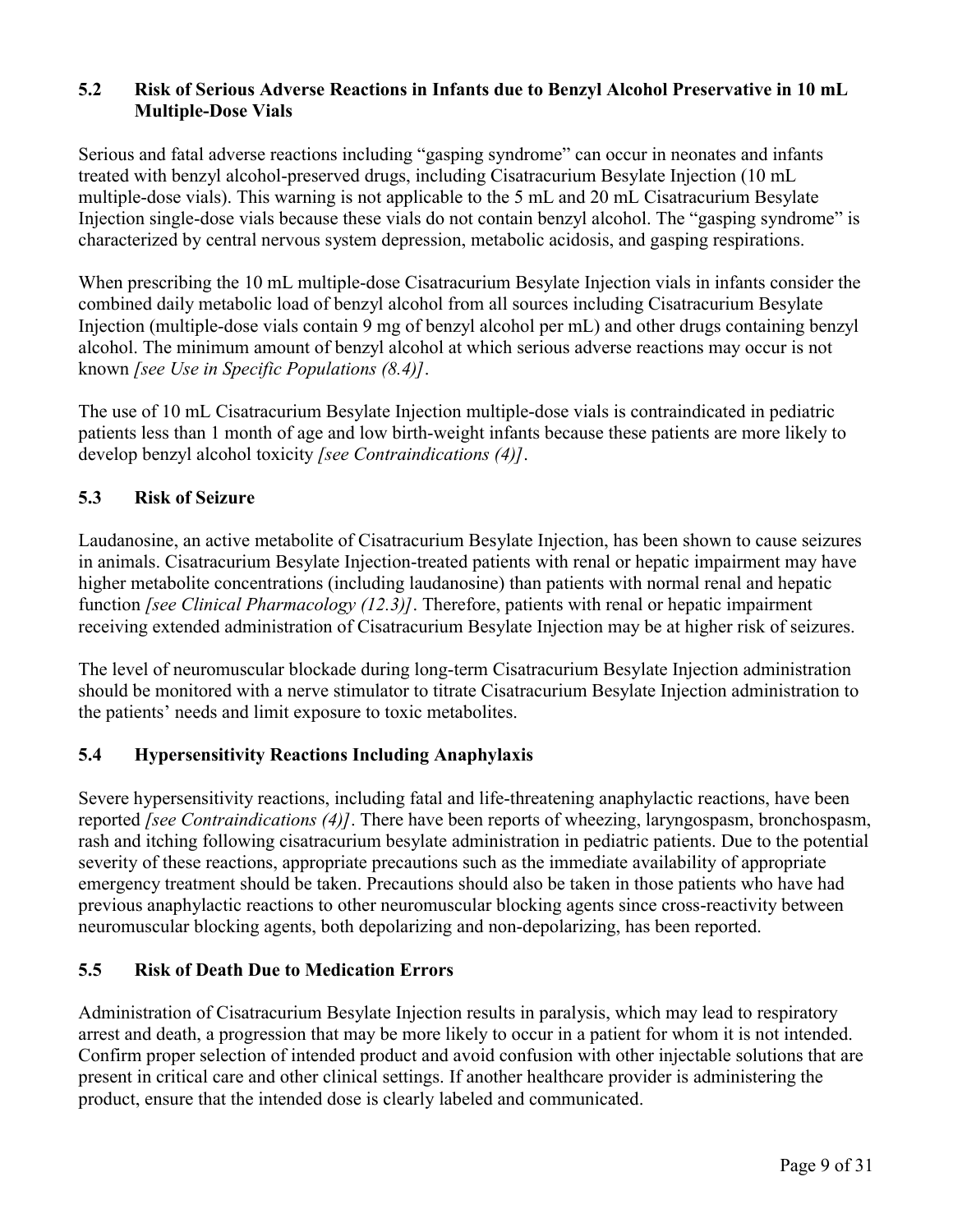# **5.6 Risks Due to Inadequate Anesthesia**

Neuromuscular blockade in the conscious patient can lead to distress. Use Cisatracurium Besylate Injection in the presence of appropriate sedation or general anesthesia. Monitor patients to ensure that the level of anesthesia is adequate.

## **5.7 Risk for Infection**

The 20 mL vial of Cisatracurium Besylate Injection is intended only for administration as an infusion for use in a single patient in the ICU. The 20 mL vial should not be used multiple times because there is a higher risk of infection (the 20 mL vial does not contain a preservative).

## **5.8 Potentiation of Neuromuscular Blockade**

Certain drugs may enhance the neuromuscular blocking action of cisatracurium besylate including inhalational anesthetics, antibiotics, magnesium salts, lithium, local anesthetics, procainamide and quinidine *[see Drug Interactions (7.1)]*. Additionally, acid-base and/or serum electrolyte abnormalities may potentiate the action of neuromuscular blocking agents. Use peripheral nerve stimulation and monitor the clinical signs of neuromuscular blockade to determine the adequacy of the level of neuromuscular blockage and the need to adjust the Cisatracurium Besylate Injection dosage.

## **5.9 Resistance to Neuromuscular Blockade with Certain Drugs**

Shorter durations of neuromuscular block may occur and cisatracurium besylate infusion rate requirements may be higher in patients chronically administered phenytoin or carbamazepine *[see Drug Interactions (7.1) and Clinical Pharmacology (12.3)]*. Use peripheral nerve stimulation and monitor the clinical signs of neuromuscular blockade to determine the adequacy of neuromuscular blockage and the need to adjust the cisatracurium besylate dosage.

## **5.10 Malignant Hyperthermia (MH)**

Cisatracurium besylate has not been studied in MH-susceptible patients. Because MH can develop in the absence of established triggering agents, the clinician should be prepared to recognize and treat MH in any patient undergoing general anesthesia.

# **6 ADVERSE REACTIONS**

## **6.1 Clinical Studies Experience**

Because clinical studies are conducted under widely varying conditions, adverse reaction rates observed in the clinical studies of a drug cannot be directly compared to rates in the clinical studies of another drug and may not reflect the rates observed in practice.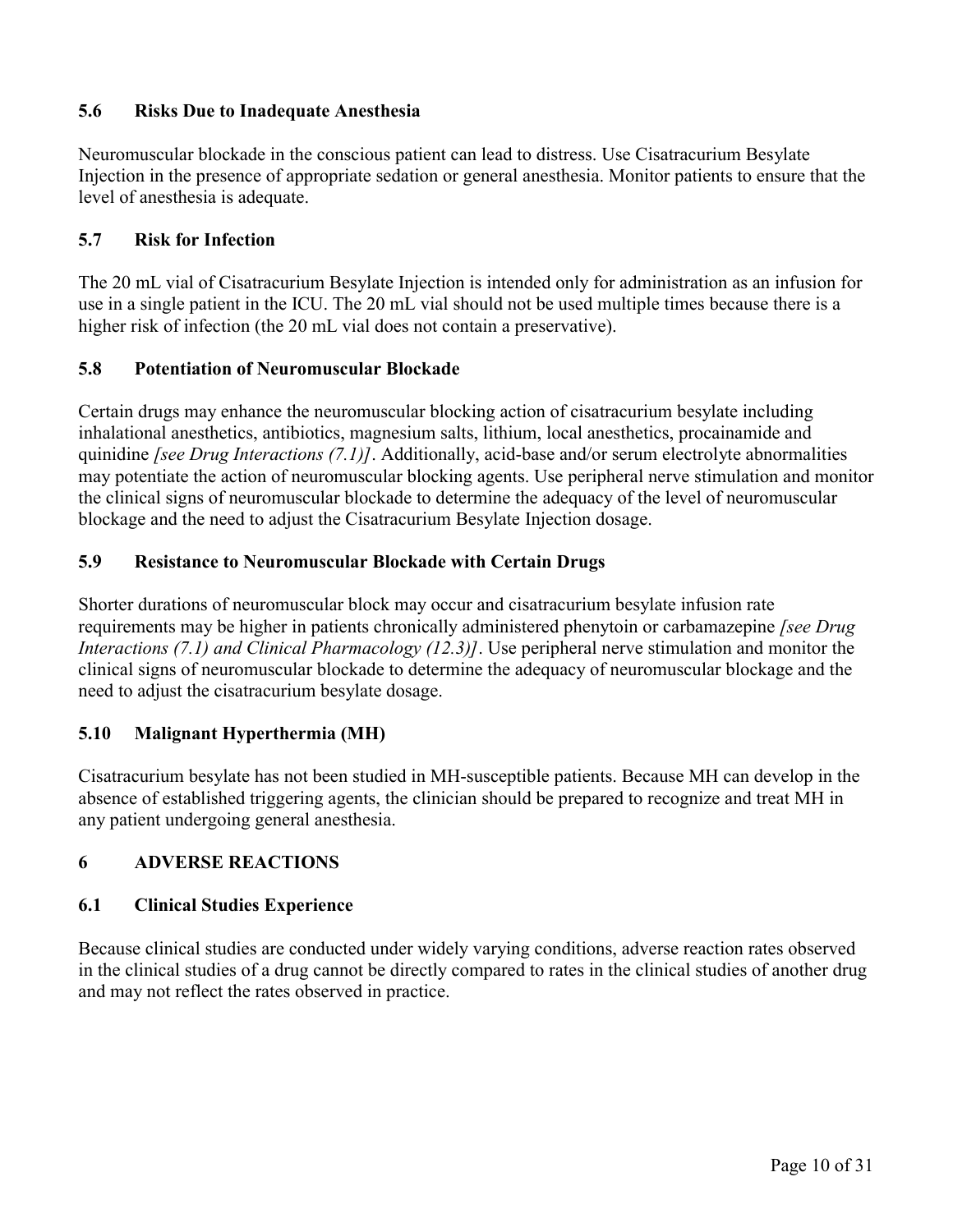## Adverse Reactions in Clinical Trials of Cisatracurium Besylate Injection in Surgical Patients

The data presented below are based on studies involving 945 surgical patients who received cisatracurium besylate in conjunction with other drugs in US and European clinical studies in a variety of procedures *[see Clinical Studies (14.1)]*.

Table 3 displays adverse reactions that occurred at a rate of less than 1%.

#### **Table 3. Adverse Reactions in Clinical Trials of Cisatracurium Besylate Injection in Surgical Patients**

| - - - - - - - - -       |           |
|-------------------------|-----------|
| <b>Adverse Reaction</b> | Incidence |
| Bradycardia             | 0.4%      |
| Hypotension             | $0.2\%$   |
| Flushing                | $0.2\%$   |
| Bronchospasm            | $0.2\%$   |
| Rash                    | $0.1\%$   |

#### Adverse Reactions in Clinical Trials of Cisatracurium Besylate Injection in Intensive Care Unit Patients

The adverse reactions presented below were from studies involving 68 adult ICU patients who received cisatracurium besylate in conjunction with other drugs in US and European clinical studies *[see Clinical Studies (14.3)]*. One patient experienced bronchospasm. In one of the two ICU studies, a randomized and double-blind study of ICU patients using TOF neuromuscular monitoring, there were two reports of prolonged recovery (range: 167 and 270 minutes) among 28 patients administered cisatracurium besylate and 13 reports of prolonged recovery (range: 90 minutes to 33 hours) among 30 patients administered vecuronium.

## **6.2 Postmarketing Experience**

The following events have been identified during post-approval use of cisatracurium besylate in conjunction with one or more anesthetic agents in clinical practice. Because they are reported voluntarily from a population of unknown size, estimates of frequency cannot be made. These events have been chosen for inclusion due to a combination of their seriousness, frequency of reporting, or potential causal connection to cisatracurium besylate: anaphylaxis, histamine release, prolonged neuromuscular block, muscle weakness, myopathy.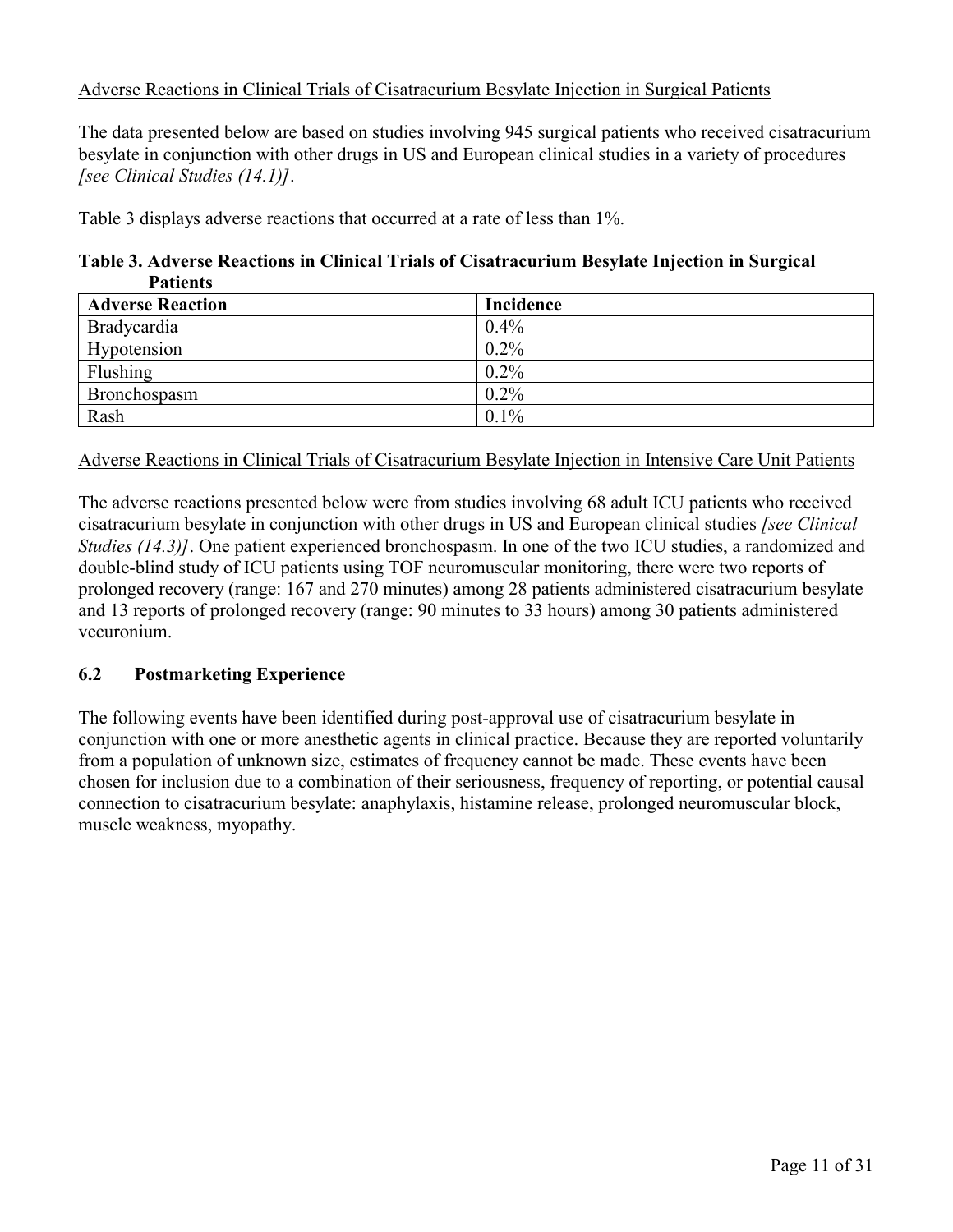# **7 DRUG INTERACTIONS**

#### **7.1 Clinically Significant Drug Interactions**

Table 4 displays clinically significant drug interactions with Cisatracurium Besylate Injection.

| <b>Drug or Drug Class</b>                                                                           | <b>Clinical Implications*</b>                                                             |  |  |
|-----------------------------------------------------------------------------------------------------|-------------------------------------------------------------------------------------------|--|--|
| Succinylcholine                                                                                     | The use of succinylcholine prior to Cisatracurium Besylate Injection                      |  |  |
|                                                                                                     | administration may decrease the time to onset of maximum                                  |  |  |
|                                                                                                     | neuromuscular blockade but has no effect on the duration of                               |  |  |
|                                                                                                     | neuromuscular blockade.                                                                   |  |  |
| <b>Inhalational Anesthetics</b>                                                                     | Administration of inhalational anesthetics with nitrous oxide/oxygen for                  |  |  |
|                                                                                                     | greater than 30 minutes to achieve 1.25 Minimum Alveolar Concentration                    |  |  |
|                                                                                                     | (MAC) may prolong the duration of action of initial and maintenance                       |  |  |
|                                                                                                     | doses of Cisatracurium Besylate Injection. This may potentiate the                        |  |  |
|                                                                                                     | neuromuscular blockade.                                                                   |  |  |
| Antibiotics†                                                                                        |                                                                                           |  |  |
| Local anesthetics                                                                                   |                                                                                           |  |  |
| Magnesium salts                                                                                     | May prolong the neuromuscular blockade action of Cisatracurium Besylate                   |  |  |
| Procainamide                                                                                        | Injection                                                                                 |  |  |
| Lithium                                                                                             |                                                                                           |  |  |
| Quinidine                                                                                           |                                                                                           |  |  |
| Phenytoin, Carbamazepine                                                                            | May increase resistance to the neuromuscular blockade action of                           |  |  |
|                                                                                                     | Cisatracurium Besylate Injection resulting in shorter durations of                        |  |  |
|                                                                                                     | neuromuscular blockade and infusion rate requirements may be higher.                      |  |  |
|                                                                                                     | * The use of peripheral nerve stimulator is strongly recommended to evaluate the level of |  |  |
| neuromuscular blockade, to assess the need for additional doses of Cisatracurium Resulate Injection |                                                                                           |  |  |

**Table 4. Clinically Significant Drug Interactions with Cisatracurium Besylate Injection**

ockade, to assess the need for additional doses of Cisatracurium Besylate Injection, and to determine whether adjustments need to be made to the dose with subsequent administration.

† Examples: aminoglycosides, tetracyclines, bacitracin, polymyxins, lincomycin, clindamycin, colistin, sodium colistimethate

# **7.2 Drugs Without Clinically Significant Drug Interactions With Cisatracurium Besylate Injection**

In clinical studies, propofol had no effect on the duration of action or dosing requirements for cisatracurium besylate. Cisatracurium besylate is not compatible with propofol for Y-site administration.

# **8 USE IN SPECIFIC POPULATIONS**

## **8.1 Pregnancy**

## Risk Summary

There are no adequate and well-controlled studies of Cisatracurium Besylate Injection in pregnant women. Animal studies conducted in rats administered cisatracurium besylate during organogenesis found no evidence of fetal harm at 0.8 times (ventilated rats) the exposure from a human starting IV bolus dose of 0.2 mg/kg. The background risk for major birth defects and miscarriage in the indicated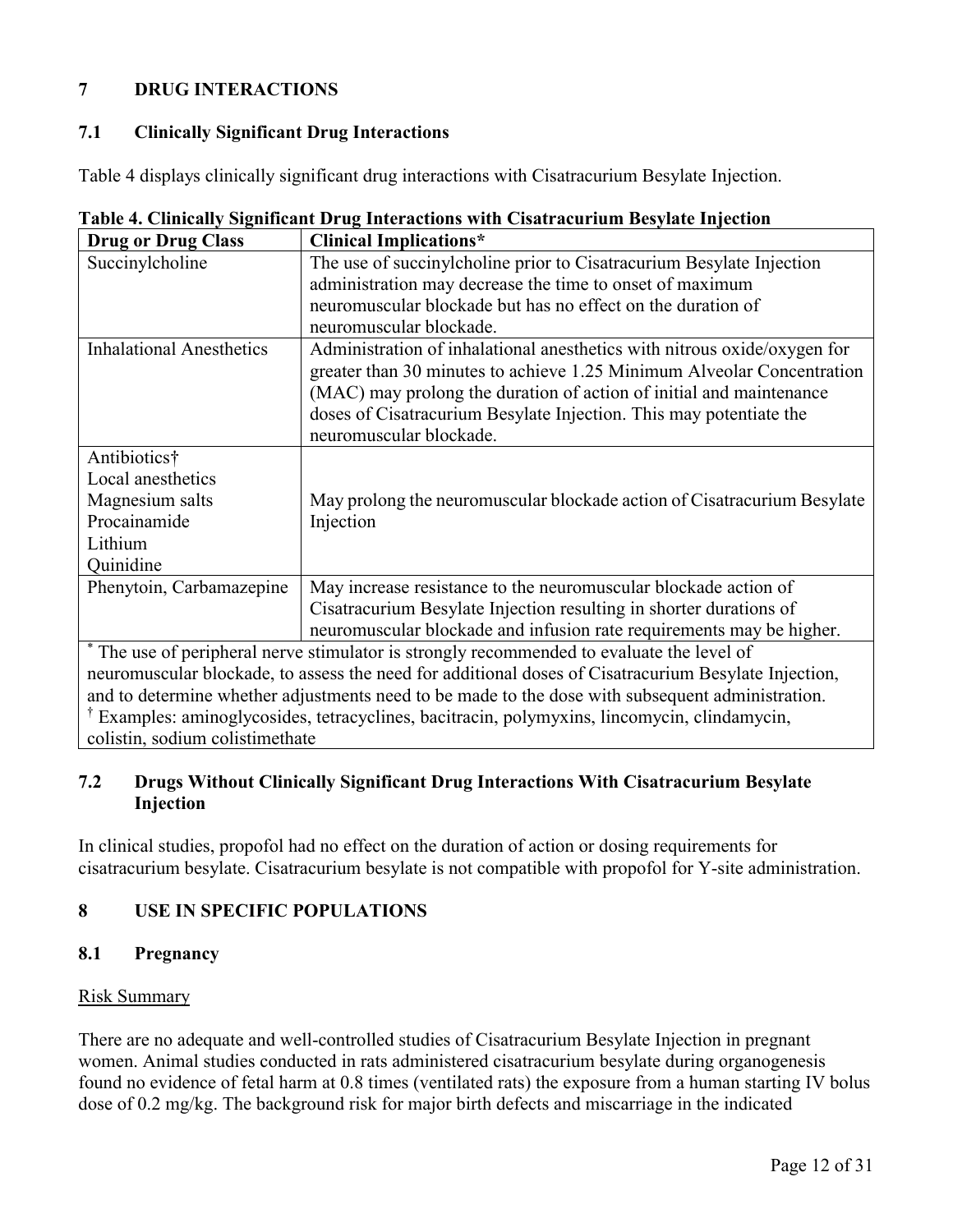population is unknown. All pregnancies have a background risk of birth defect, loss, or other adverse outcomes. In the U.S. general population, the estimated background risk of major birth defects and miscarriage in clinically recognized pregnancies is 2-4% and 15-20%, respectively.

# Clinical Considerations

# *Labor or Delivery*

The action of neuromuscular blocking agents may be enhanced by magnesium salts administered for the management of preeclampsia or eclampsia of pregnancy.

# Data

# *Animal Data*

Two embryofetal developmental reproductive toxicity studies were conducted in rats. In a non-ventilated rat study, pregnant animals were treated with cisatracurium besylate subcutaneously twice per day from Gestational Day 6 to 15 using subparalyzing doses (2 and 4 mg/kg daily; equivalent to 6- and 12-times, respectively, the AUC exposure in humans following a bolus dose of 0.2 mg/kg IV). In the ventilated rat study, pregnant animals were treated with cisatracurium besylate intravenously once a day between Gestational Day 6 to 15 using paralyzing doses (0.5 and 1 mg/kg; equivalent to 0.4- and 0.8-times, respectively, the exposure in humans following a bolus dose of 0.2 mg/kg IV based on mg/m<sup>2</sup> comparison). Neither of these studies revealed maternal or fetal toxicity or teratogenic effects.

# **8.2 Lactation**

It is not known whether cisatracurium besylate is present in human milk. The developmental and health benefits of breastfeeding should be considered along with the mother's clinical need for Cisatracurium Besylate Injection and any potential adverse effects on the breastfed child from Cisatracurium Besylate Injection or from the underlying maternal condition.

## **8.4 Pediatric Use**

The safety and effectiveness of Cisatracurium Besylate Injection as an adjunct to general anesthesia to facilitate tracheal intubation, and to provide skeletal muscle relaxation during surgery in pediatric patients 1 month through 12 years of age were established from three studies in pediatric patients *[see Dosing and Administration (2.2, 2.5) and Clinical Studies (14.2)]*. The three open-label studies are summarized below.

The safety and effectiveness of Cisatracurium Besylate Injection have not been established in pediatric patients less than 1 month of age.

## Tracheal Intubation

A study of 0.15 mg/kg Cisatracurium Besylate Injection evaluated 230 pediatric patients (ages 1 month to 12 years). Excellent or good intubating conditions were produced 120 seconds following 0.15 mg/kg of Cisatracurium Besylate Injection in 88 of 90 of patients induced with halothane and in 85 of 90 of patients induced with thiopentone and fentanyl. The study also evaluated 50 pediatric patients during opioid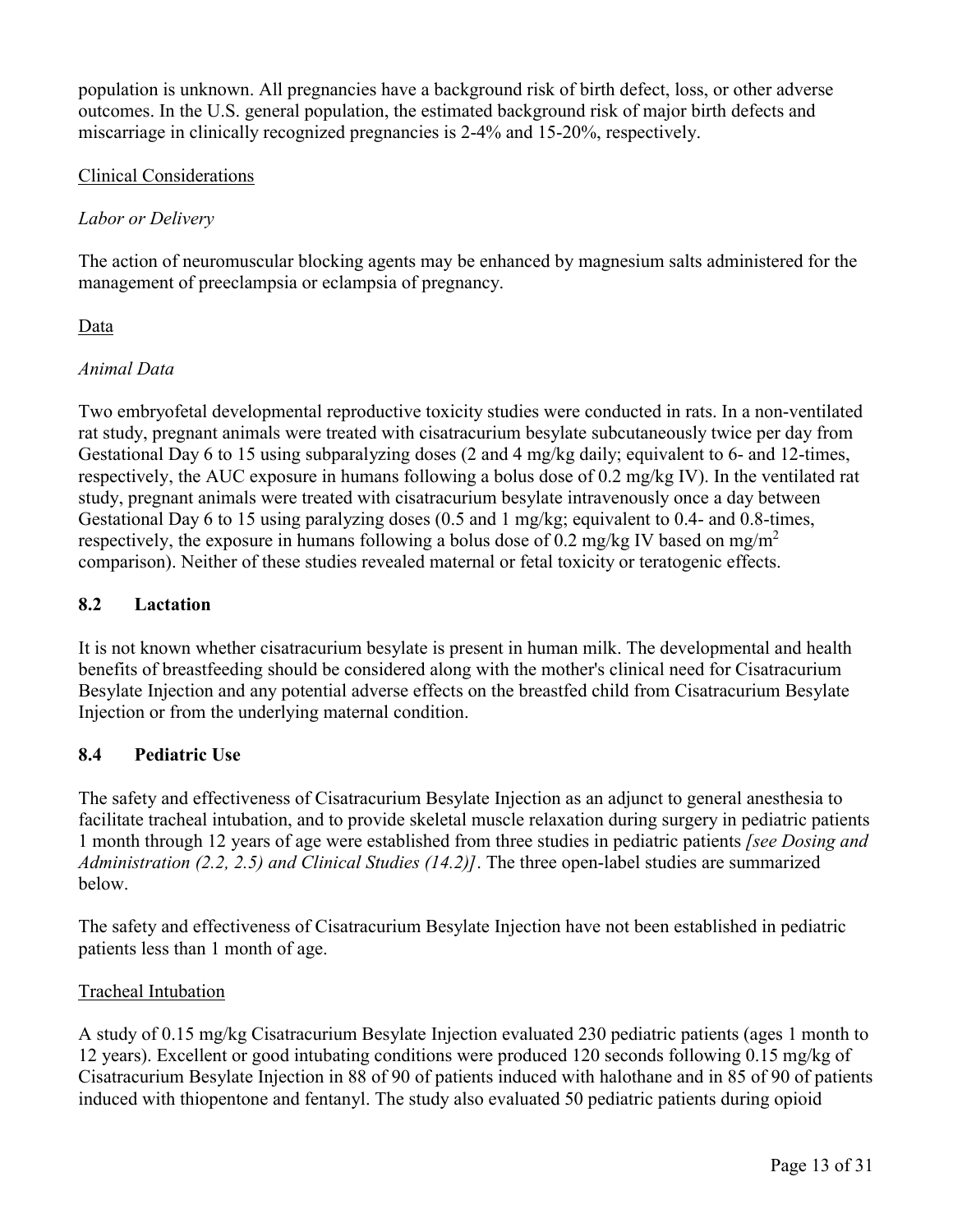anesthesia, with maximum neuromuscular blockade achieved in an average of about 3 minutes and a clinically effective block for 36 minutes in patients ages 2 to 12 years, and maximum neuromuscular block in about 2 minutes and a clinically effective block for about 43 minutes in infants 1 to 23 months *[see Clinical Studies (14.2)]*.

In a study of 0.1 mg/kg Cisatracurium Besylate Injection administered in 16 pediatric patients (ages 2 to 12 years) during opioid/nitrous oxide/oxygen anesthesia, maximum neuromuscular blockade was achieved in an average of 2.8 minutes with a clinically effective block for 28 minutes *[see Clinical Studies (14.2)]*.

#### Skeletal Muscle Relaxation During Surgery

In a study of Cisatracurium Besylate Injection administered during halothane/nitrous oxide/oxygen anesthesia, 18 pediatric patients (ages 2 to 12 years) were scheduled for surgical procedures that required neuromuscular block for 60 minutes or longer. The average duration of continuous infusion was 62.8 minutes (range: 17 to 145 minutes). The overall mean infusion rate for 9 patients whose infusion was 45 minutes or longer was 1.7 mcg/kg/minute (range: 1.19 to 2.14 mcg/kg/minute).

#### Serious Adverse Reactions in Infants Due to Benzyl Alcohol Preservative in 10 mL Multiple-Dose Vials

Serious adverse reactions including fatal reactions and the "gasping syndrome" occurred in premature neonates and infants in the neonatal intensive care unit who received drugs containing benzyl alcohol as a preservative. In these cases, benzyl alcohol dosages of 99 to 234 mg/kg/day produced high levels of benzyl alcohol and its metabolites in the blood and urine (blood levels of benzyl alcohol were 0.61 to 1.378 mmol/L). Additional adverse reactions included gradual neurological deterioration, seizures, intracranial hemorrhage, hematologic abnormalities, skin breakdown, hepatic and renal failure, hypotension, bradycardia, and cardiovascular collapse. Preterm, low-birth weight infants may be more likely to develop these reactions because they may be less able to metabolize benzyl alcohol.

When prescribing the 10 mL multiple-dose Cisatracurium Besylate Injection vials in infants consider the combined daily metabolic load of benzyl alcohol from all sources including Cisatracurium Besylate Injection (multiple-dose vials contain 9 mg of benzyl alcohol per mL) and other drugs containing benzyl alcohol. The minimum amount of benzyl alcohol at which serious adverse reactions may occur is not known *[see Warnings and Precautions (5.2)]*. This warning is not applicable to the 5 mL and 20 mL Cisatracurium Besylate Injection single-dose vials because these vials do not contain benzyl alcohol.

The use of 10 mL Cisatracurium Besylate Injection multiple-dose vials is contraindicated in pediatric patients less than 1 month of age and low birth-weight infants because these patients are more likely to develop benzyl alcohol toxicity.

#### **8.5 Geriatric Use**

Of the total number of subjects (135) in clinical studies of Cisatracurium Besylate Injection, 57, 63, and 15 subjects were 65-70 years old, 70-80 years old, and greater than 80 years old, respectively. The geriatric population included a subset of patients with significant cardiovascular disease *[see Clinical Pharmacology (12.3)]*.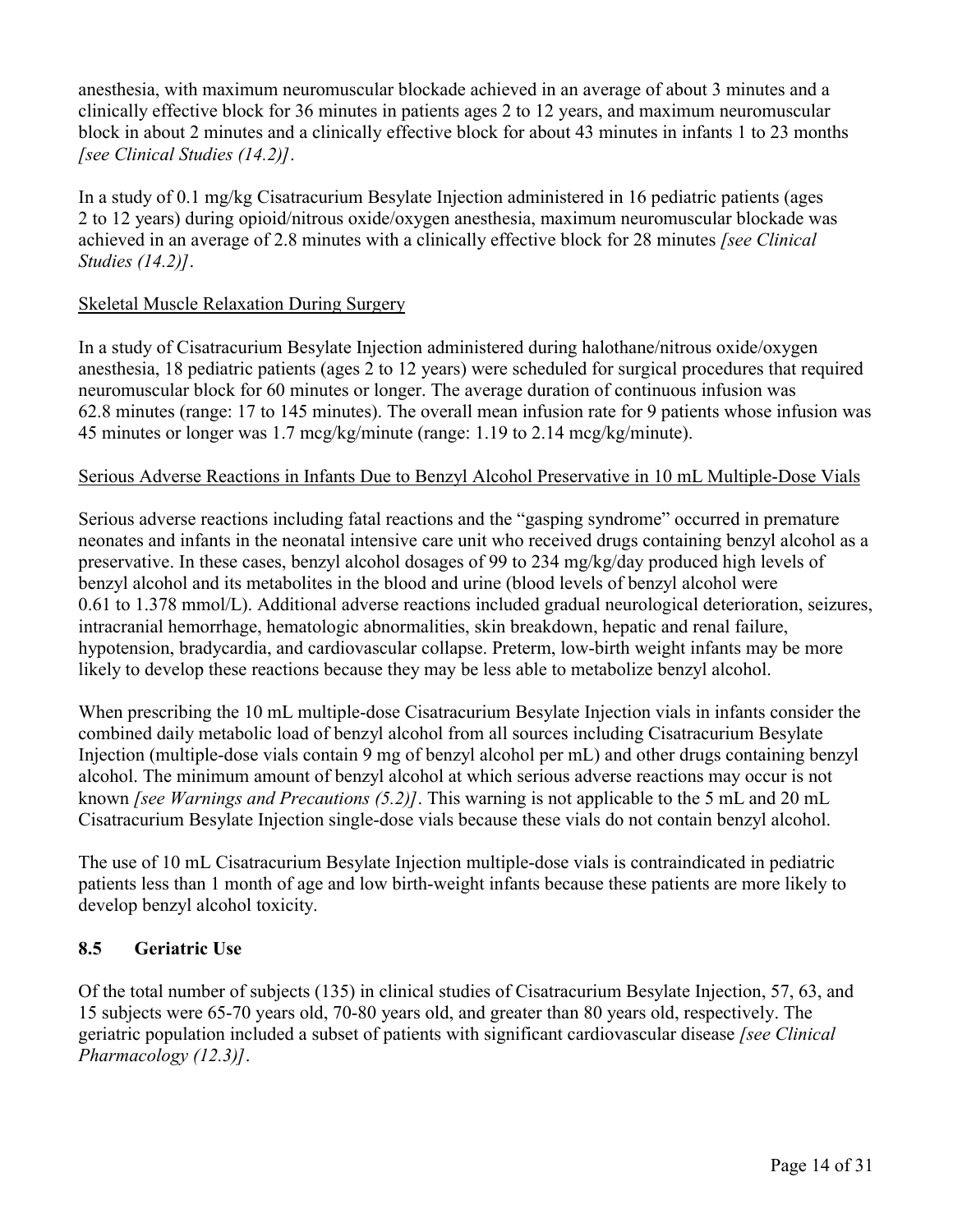Because the time to maximum neuromuscular blockade is approximately 1 minute slower in geriatric patients compared to younger patients, consider extending the interval between administering Cisatracurium Besylate Injection and attempting intubation by at least 1 minute to achieve adequate intubation conditions *[see Dosage and Administration (2.2) and Clinical Pharmacology (12.2)]*.

The time to maximum neuromuscular blockade is approximately 1 minute slower in geriatric patients, a difference that should be taken into account when selecting a neuromuscular blocking agent (e.g., the need to rapidly secure the airway) and when initiating laryngoscopy *[see Clinical Pharmacology (12.3)]*. Minor differences in the pharmacokinetics of cisatracurium between elderly and young adult patients were not associated with clinically significant differences in the recovery profile of cisatracurium besylate following a single 0.1 mg/kg dose.

Besides the differences noted above, no overall differences in safety or effectiveness were observed between geriatric and younger subjects, and other reported clinical experience has not identified differences in responses between geriatric and younger subjects, but greater sensitivity of some older individuals to cisatracurium besylate cannot be ruled out.

# **8.6 Patients with Renal Impairment**

The time to 90% neuromuscular blockade was 1 minute slower in patients with end-stage renal disease than in patients with normal renal function. Therefore, consider extending the interval between administering Cisatracurium Besylate Injection and attempting intubation by at least 1 minute to achieve adequate intubation conditions *[see Dosage and Administration (2.2) and Clinical Pharmacology (12.2)]*.

There was no clinically significant alteration in the recovery profile of Cisatracurium Besylate Injection in patients with end-stage renal disease following a 0.1 mg/kg dose of Cisatracurium Besylate Injection. The recovery profile of Cisatracurium Besylate Injection is unchanged in patients with renal impairment, which is consistent with predominantly organ-independent elimination *[see Clinical Pharmacology (12.3)]*.

## **8.7 Patients with Hepatic Impairment**

The pharmacokinetic study analysis in patients with end-stage liver disease undergoing liver transplantation and healthy subjects undergoing elective surgery indicated slightly larger volumes of distribution in liver transplant patients with slightly higher plasma clearances of cisatracurium. The times to maximum neuromuscular blockade were approximately one minute faster in liver transplant patients than in healthy adult patients receiving 0.1 mg/kg Cisatracurium Besylate Injection. These minor differences in pharmacokinetics were not associated with clinically significant differences in the recovery profile of Cisatracurium Besylate Injection *[see Clinical Pharmacology (12.3)]*.

## **8.8 Burn Patients**

Patients with burns have been shown to develop resistance to nondepolarizing neuromuscular blocking agents. The extent of altered response depends upon the size of the burn and the time elapsed since the burn injury. Cisatracurium besylate has not been studied in patients with burns. However, based on its structural similarity to another neuromuscular blocking agent, consider the possibility of increased dosage requirements and shortened duration of action if cisatracurium besylate is administered to burn patients.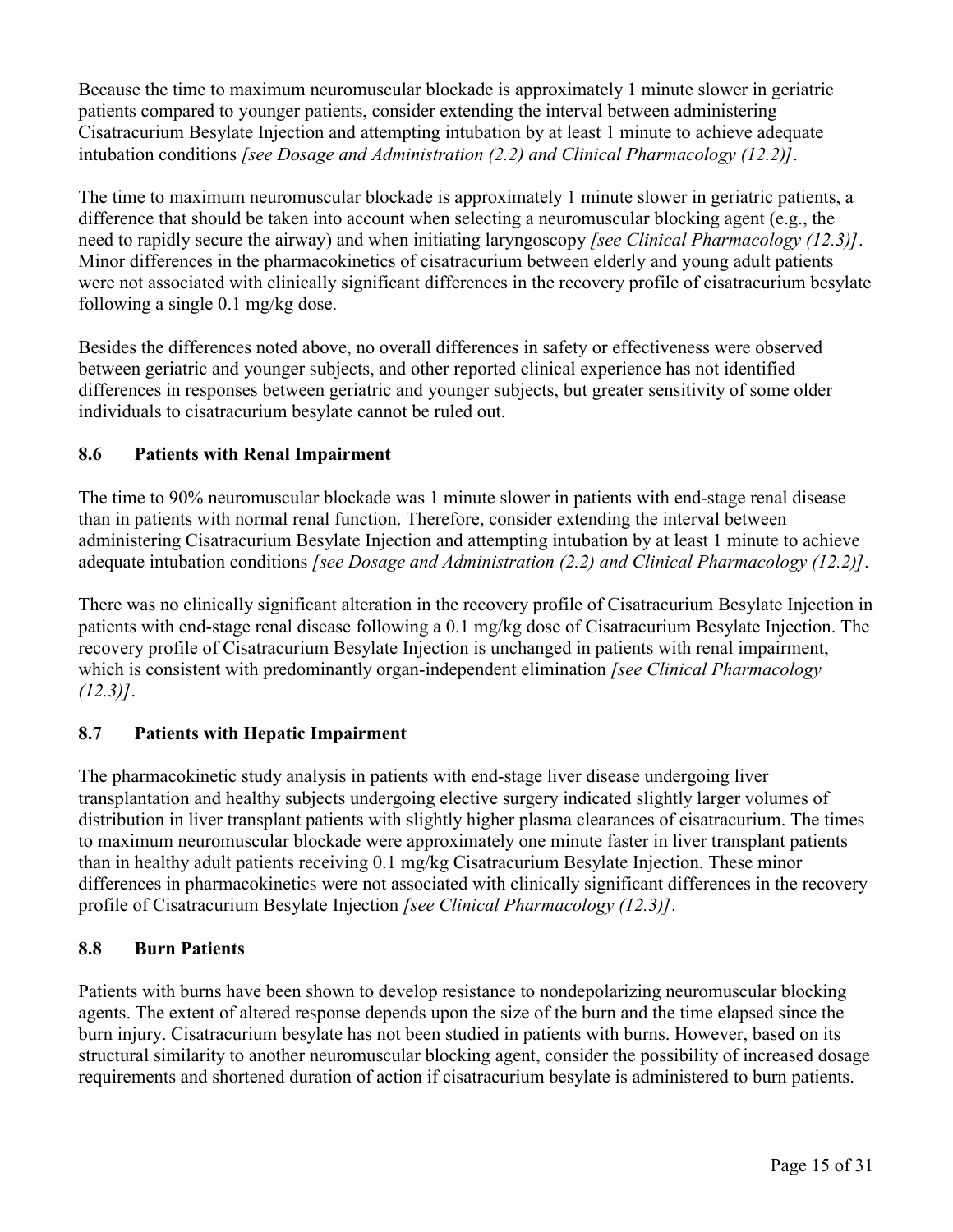# **8.9 Patients with Hemiparesis or Paraparesis**

Patients with hemiparesis or paraparesis may demonstrate resistance to nondepolarizing muscle relaxants in the affected limbs. To avoid inaccurate dosing, perform neuromuscular monitoring on a non-paretic limb.

## **8.10 Patients with Neuromuscular Disease**

Profound and prolonged neuromuscular blockade may occur in patients with neuromuscular diseases (e.g., myasthenia gravis and myasthenic syndrome) and carcinomatosis. Therefore, a lower maximum initial bolus is recommended in these patients *[see Dosage and Administration (2.2)]*.

## **10 OVERDOSAGE**

Overdosage with neuromuscular blocking agents may result in neuromuscular blockade beyond the time needed for surgery and anesthesia. The primary treatment is maintenance of a patent airway and controlled ventilation until recovery of normal neuromuscular function is assured.

Once recovery from neuromuscular block begins, further recovery may be facilitated by administration of a cholinesterase inhibitor (e.g., neostigmine, edrophonium) in conjunction with an appropriate cholinergic inhibitor. Cholinesterase inhibitors should not be administered when complete neuromuscular blockade is evident or suspected because the reversal of paralysis may not be sufficient to maintain a patent airway and support an appropriate level of spontaneous ventilation.

- Neostigmine: Administration of 0.04 to 0.07 mg/kg of neostigmine at approximately 10% recovery from neuromuscular blockade (range: 0 to 15%) produced 95% recovery of the muscle twitch response and a  $T_4$ :  $T_1$  ratio  $\geq 70\%$  in an average of 9 to 10 minutes. The times from 25% recovery of the muscle twitch response to a  $T_4$ :  $T_1$  ratio  $\geq 70\%$  following these doses of neostigmine averaged 7 minutes. The mean 25% to 75% recovery index following reversal was 3 to 4 minutes.
- Edrophonium: Administration of 1 mg/kg of edrophonium at approximately 25% recovery from neuromuscular blockade (range: 16% to 30%) produced 95% recovery and a  $T_4$ :  $T_1$  ratio  $\geq 70\%$  in an average of 3 to 5 minutes.

For providers treating patients treated with cholinesterase inhibitors:

- Use a peripheral nerve stimulator to evaluate recovery and antagonism of neuromuscular blockade.
- Evaluate for evidence of adequate clinical recovery (e.g., 5-second head lift and grip strength).
- Support ventilation until adequate spontaneous ventilation has resumed.

The onset of antagonism may be delayed in the presence of debilitation, cachexia, carcinomatosis, and the concomitant use of certain broad spectrum antibiotics, or anesthetic agents and other drugs which enhance neuromuscular block or separately cause respiratory depression *[see Drug Interactions (7.1)]*. Under such circumstances the management is the same as that of prolonged neuromuscular block.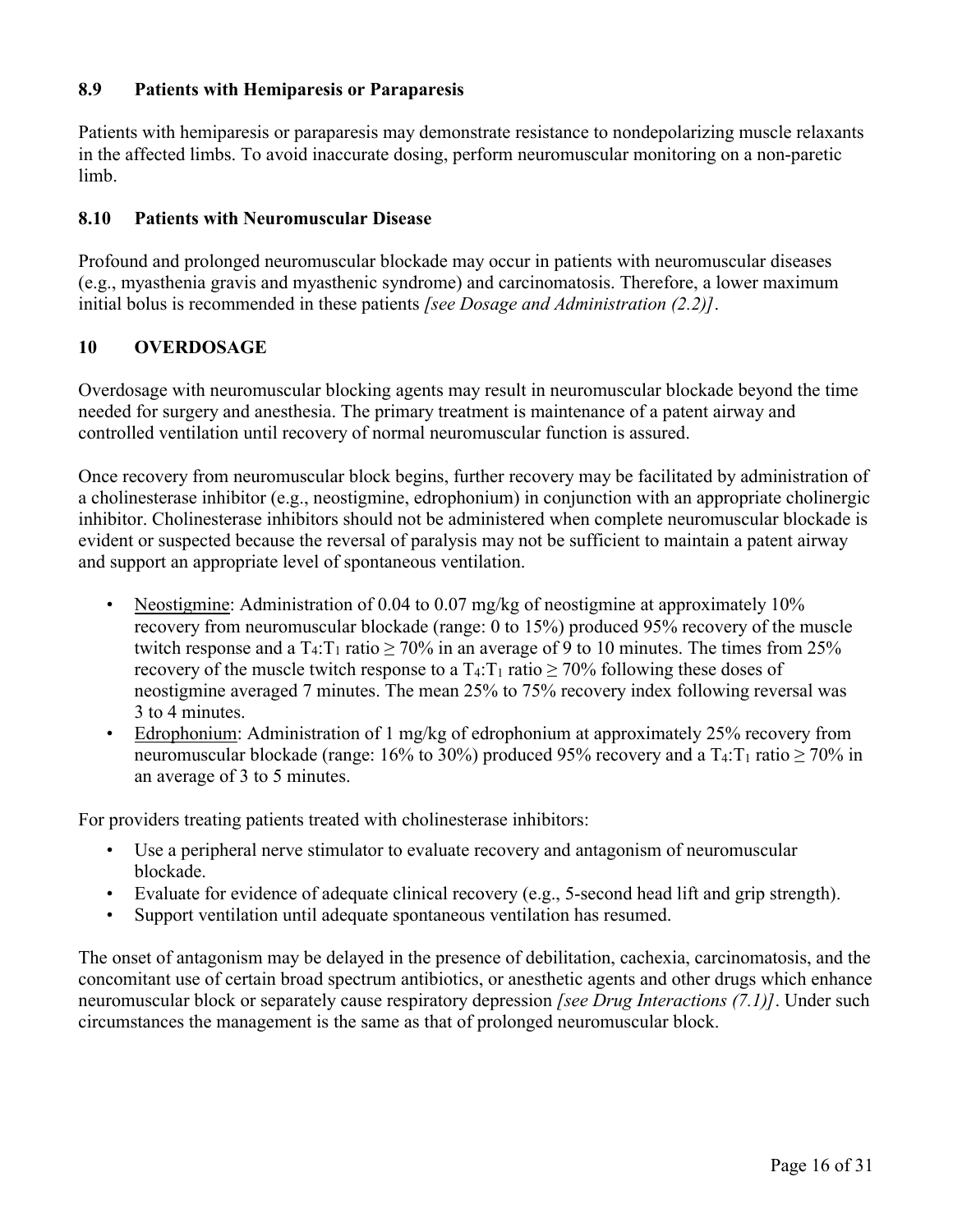# **11 DESCRIPTION**

Cisatracurium besylate is a nondepolarizing skeletal neuromuscular blocker for intravenous administration. Compared to other neuromuscular blockers, it is intermediate in its onset and duration of action. Cisatracurium besylate is one of 10 isomers of atracurium besylate and constitutes approximately 15% of that mixture. Cisatracurium besylate is [1*R*-[1α,2α(1'*R*\*,2'*R*\*)]]-2,2'-[1,5-

pentanediylbis[oxy(3-oxo-3,1-propanediyl)]]bis[1-[(3,4-dimethoxyphenyl)methyl]-1,2,3,4-tetrahydro-6,7 dimethoxy-2-methylisoquinolinium] dibenzenesulfonate.

The molecular formula of the cisatracurium parent bis-cation is  $C_{53}H_{72}N_2O_{12}$  and the molecular weight is 929.2. The molecular formula of cisatracurium as the besylate salt is  $C_{65}H_{82}N_2O_{18}S_2$  and the molecular weight is 1243.50. The structural formula of cisatracurium besylate is:



The log of the partition coefficient of cisatracurium besylate is -2.12 in a 1-octanol/distilled water system at  $25^{\circ}$ C.

Cisatracurium Besylate Injection, USP is a sterile, non-pyrogenic aqueous solution provided in 5 mL, 10 mL, and 20 mL vials. The pH is adjusted to 3.25 to 3.65 with benzenesulfonic acid.

- The 5 mL single-dose vials contain 2 mg/mL cisatracurium, equivalent to 2.68 mg/mL cisatracurium besylate.
- The 10 mL multiple-dose vials contain 2 mg/mL cisatracurium, equivalent to 2.68 mg/mL cisatracurium besylate, and 0.9% benzyl alcohol as a preservative.
- The 20 mL single-dose vials contain 10 mg/mL cisatracurium, equivalent to 13.38 mg/mL cisatracurium besylate.

## **12 CLINICAL PHARMACOLOGY**

#### **12.1 Mechanism of Action**

Cisatracurium besylate binds competitively to cholinergic receptors on the motor end-plate to antagonize the action of acetylcholine, resulting in blockade of neuromuscular transmission. This action is antagonized by acetylcholinesterase inhibitors such as neostigmine.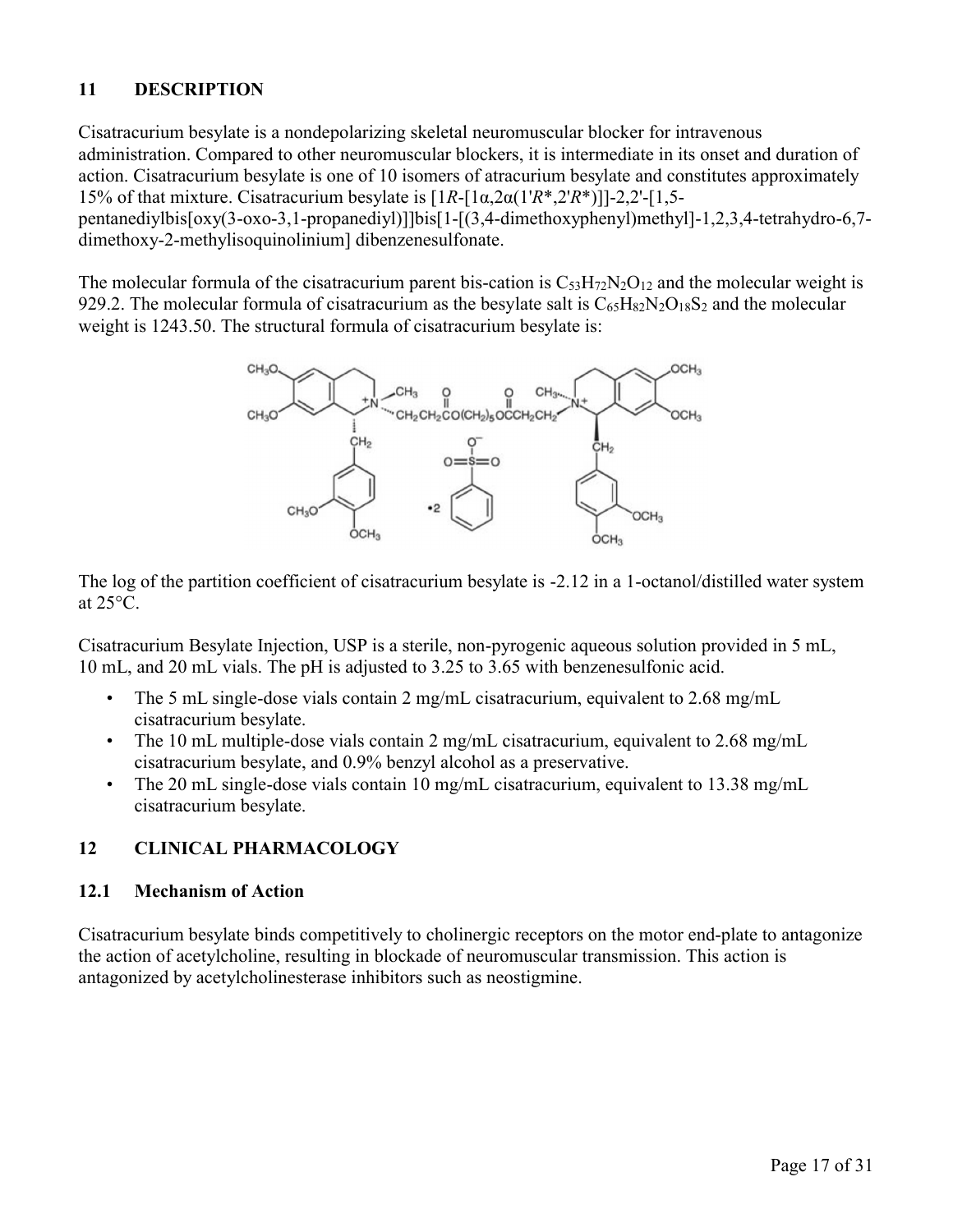# **12.2 Pharmacodynamics**

The average  $ED_{95}$  (dose required to produce  $95\%$  suppression of the adductor pollicis muscle twitch response to ulnar nerve stimulation) of cisatracurium is 0.05 mg/kg (range: 0.048 to 0.053) in adults receiving opioid/nitrous oxide/oxygen anesthesia.

The pharmacodynamics of various cisatracurium doses administered over 5 to 10 seconds during opioid/nitrous oxide/oxygen anesthesia are summarized in Table 5. When the cisatracurium dose is doubled, the clinically effective duration of blockade increases by approximately 25 minutes. Once recovery begins, the rate of recovery is independent of dose.

Isoflurane or enflurane administered with nitrous oxide/oxygen to achieve 1.25 MAC (Minimum Alveolar Concentration) prolonged the clinically effective duration of action of initial and maintenance cisatracurium doses, and decreased the average infusion rate requirement of cisatracurium besylate. The magnitude of these effects depended on the duration of administration of the volatile agents:

- Fifteen to 30 minutes of exposure to 1.25 MAC isoflurane or enflurane had minimal effects on the duration of action of initial doses of cisatracurium besylate.
- In surgical procedures during enflurane or isoflurane anesthesia greater than 30 minutes, less frequent maintenance dosing, lower maintenance doses, or reduced infusion rates of cisatracurium besylate were required. The average infusion rate requirement was decreased by as much as 30% to 40% *[see Drug Interactions (7.1)]*.

The onset, duration of action, and recovery profiles of cisatracurium besylate during propofol/oxygen or propofol/nitrous oxide/oxygen anesthesia were similar to those during opioid/nitrous oxide/oxygen anesthesia (see Table 5).

Repeated administration of maintenance cisatracurium besylate doses or a continuous cisatracurium besylate infusion for up to 3 hours was not associated with development of tachyphylaxis or cumulative neuromuscular blocking effects. The time needed to recover from successive maintenance doses did not change with the number of doses administered when partial recovery occurred between doses. The rate of spontaneous recovery of neuromuscular function after cisatracurium besylate infusion was independent of the duration of infusion and comparable to the rate of recovery following initial doses (see Table 5).

Pediatric patients including infants generally had a shorter time to maximum neuromuscular blockade and a faster recovery from neuromuscular blockade compared to adults treated with the same weight-based doses (see Table 5).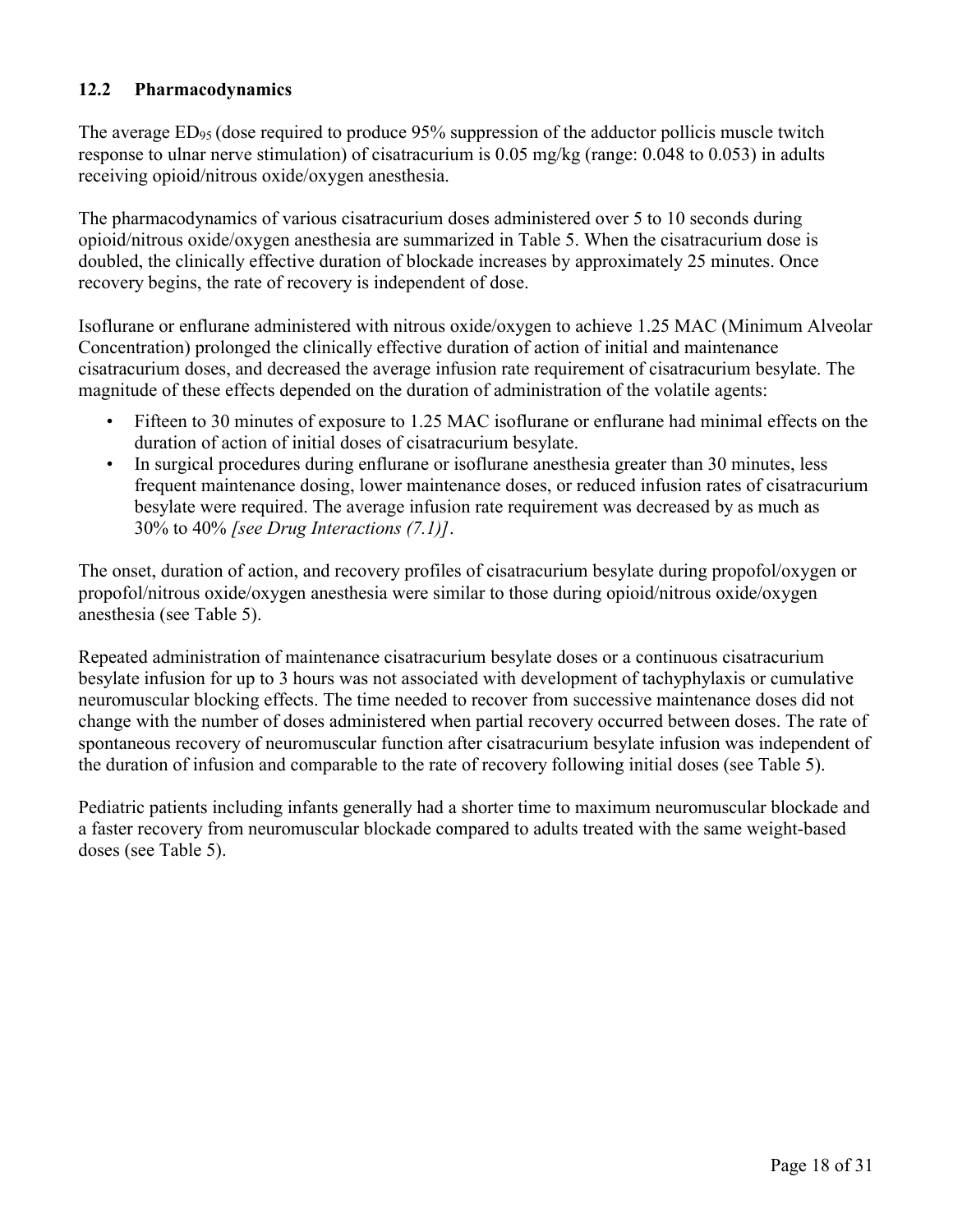| Cisatracurium<br><b>Besylate Dose</b>                                      | <b>Time to</b><br>90%<br><b>Block</b> in<br>minutes | <b>Time to</b><br><b>Maximum</b><br><b>Block</b> in<br>minutes | 5%<br><b>Recovery</b><br>in<br>minutes | 25%<br><b>Recovery</b> <sup>†</sup><br>in minutes | 95%<br><b>Recovery</b><br>in<br>minutes | $T_4:T_1$<br>Ratio <sup>‡</sup><br>$\geq 70\%$<br>in minutes | $25% -$<br>75%<br><b>Recovery</b><br><b>Index</b> in<br>minutes |
|----------------------------------------------------------------------------|-----------------------------------------------------|----------------------------------------------------------------|----------------------------------------|---------------------------------------------------|-----------------------------------------|--------------------------------------------------------------|-----------------------------------------------------------------|
| <b>Adults</b>                                                              |                                                     |                                                                |                                        |                                                   |                                         |                                                              |                                                                 |
| $0.1$ mg/kg<br>$(2 \times ED_{95})$<br>$(n^{\S} = 98)$                     | 3.3<br>$(1.0-1.87)$                                 | 5<br>$(1.2-17.2)$                                              | 33<br>$(15-51)$                        | 42<br>$(22-63)$                                   | 64<br>$(25-93)$                         | 64<br>$(32-91)$                                              | 13<br>$(5-30)$                                                  |
| $0.15$ <sup><math>\log</math></sup> kg<br>$(3 \times ED_{95})$<br>$(n=39)$ | 2.6<br>$(1.0-4.4)$                                  | 3.5<br>$(1.6-6.8)$                                             | 46<br>$(28-65)$                        | 55<br>$(44-74)$                                   | 76<br>$(60-103)$                        | 75<br>$(63-98)$                                              | 13<br>$(11-16)$                                                 |
| $0.2$ mg/kg<br>$(4 \times ED_{95})$<br>$(n=30)$                            | 2.4<br>$(1.5-4.5)$                                  | 2.9<br>$(1.9-5.2)$                                             | 59<br>$(31-103)$                       | 65<br>$(43-103)$                                  | 81<br>$(53-114)$                        | 85<br>$(55-114)$                                             | 12<br>$(2-30)$                                                  |
| $0.25$ mg/kg<br>$(5 \times ED_{95})$<br>$(n=15)$                           | 1.6<br>$(0.8-3.3)$                                  | $\overline{2}$<br>$(1.2 - 3.7)$                                | 70<br>$(58-85)$                        | 78<br>$(66-86)$                                   | 91<br>$(76-109)$                        | 97<br>$(82-113)$                                             | 8<br>$(5-12)$                                                   |
| $0.4$ mg/kg<br>$(8 \times ED_{95})$<br>$(n = 15)$                          | 1.5<br>$(1.3-1.8)$                                  | 1.9<br>$(1.4-2.3)$                                             | 83<br>$(37-103)$                       | 91<br>$(59-107)$                                  | 121<br>$(110-134)$                      | 126<br>$(115-137)$                                           | 14<br>$(10-18)$                                                 |
| Infants (1-23 months of age)                                               |                                                     |                                                                |                                        |                                                   |                                         |                                                              |                                                                 |
| $0.15$ mg/kg **<br>$(n=18-26)$                                             | 1.5<br>$(0.7 - 3.2)$                                | $\overline{2}$<br>$(1.3-4.3)$                                  | 36<br>$(28-50)$                        | 43<br>$(34-58)$                                   | 64<br>$(54-84)$                         | 59<br>$(49-76)$                                              | 11.3<br>$(7.3-18.3)$                                            |
| <b>Pediatric Patients (2-12 years)</b>                                     |                                                     |                                                                |                                        |                                                   |                                         |                                                              |                                                                 |
| $0.08$ mg/kg <sup>1</sup><br>$(2 \times ED_{95})$<br>$(n = 60)$            | 2.2<br>$(1.2-6.8)$                                  | 3.3<br>$(1.7-9.7)$                                             | 22<br>$(11-38)$                        | 29<br>$(20-46)$                                   | 52<br>$(37-64)$                         | 50<br>$(37-62)$                                              | 11<br>$(7-15)$                                                  |
| $0.1$ mg/kg<br>$(n=16)$                                                    | 1.7<br>$(1.3-2.7)$                                  | 2.8<br>$(1.8-6.7)$                                             | 21<br>$(13-31)$                        | 28<br>$(21-38)$                                   | 46<br>$(37-58)$                         | 44<br>$(36-58)$                                              | 10<br>$(7-12)$                                                  |
| $0.15$ mg/kg **<br>$(n = 23-24)$                                           | 2.1<br>$(1.3 - 2.8)$                                | 3<br>$(1.5 - 8.0)$                                             | 29<br>$(19-38)$                        | 36<br>$(29-46)$                                   | 55<br>$(45-72)$                         | 54<br>$(44-66)$                                              | 10.6<br>$(8.5 - 17.7)$                                          |

**Table 5. Pharmacodynamic Dose Response\* of Cisatracurium Besylate During Opioid/Nitrous Oxide/Oxygen Anesthesia**

\* Values shown are medians of means from individual studies. Values in parentheses are ranges of individual patient values.

†  $\frac{1}{\pi}$  Clinically effective duration of block.

 $\frac{1}{8}$  Train-of-four ratio.

 $\frac{\$}{\$}$  n = the number of patients with Time to Maximum Block data.

| Propofol anesthesia.<br>| Halothane anesthesia

Halothane anesthesia.

\*\* Thiopentone, alfentanil,  $N_2O/O_2$  anesthesia.

#### Hemodynamics Profile

Cisatracurium Besylate Injection had no dose-related effects on mean arterial blood pressure (MAP) or heart rate (HR) following doses ranging from 0.1 mg/kg to 0.4 mg/kg, administered over 5 to 10 seconds, in healthy adult patients (see Figure 1) or in patients with serious cardiovascular disease (see Figure 2).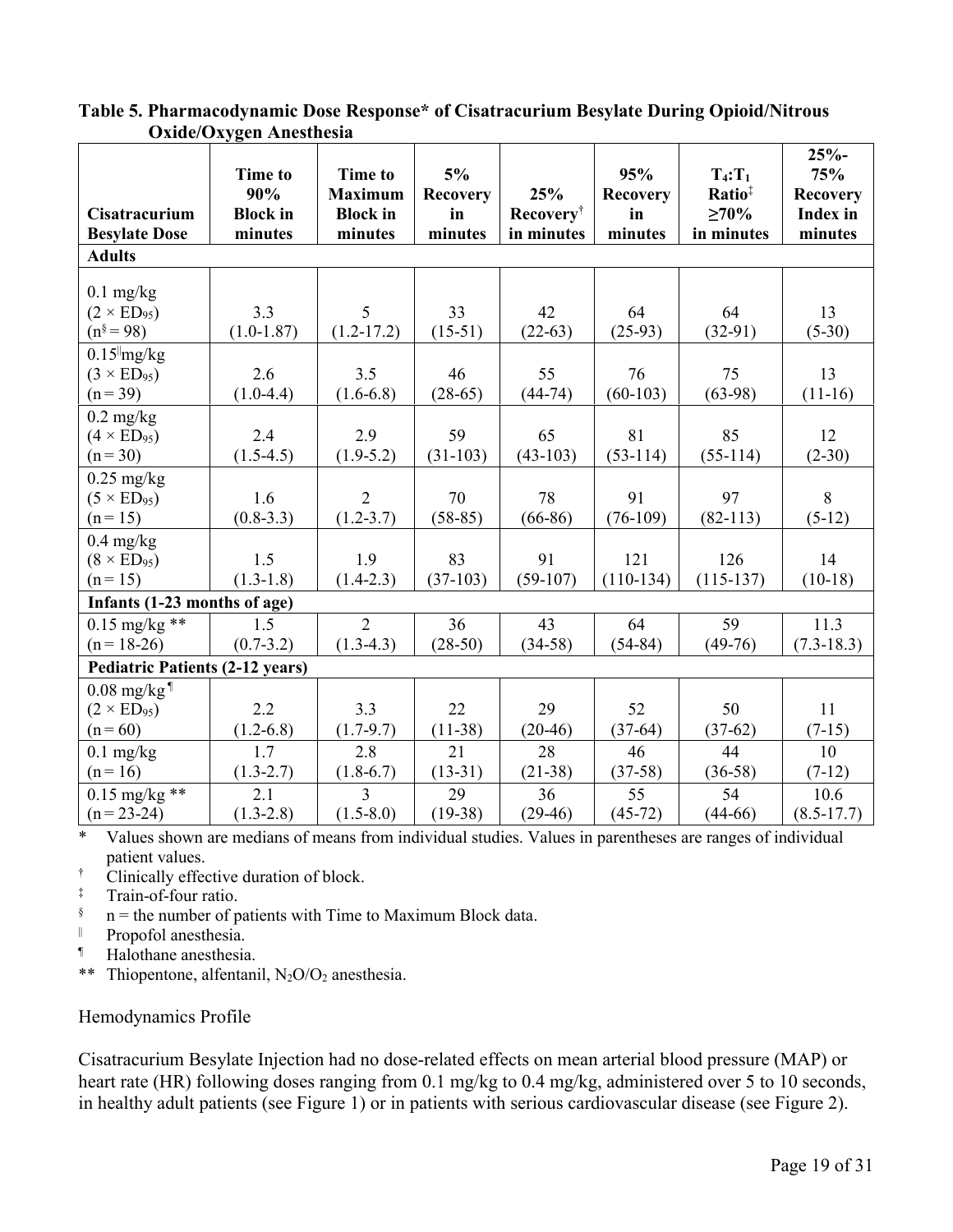A total of 141 patients undergoing coronary artery bypass graft (CABG) surgery were administered cisatracurium besylate in three active-controlled clinical trials and received doses ranging from 0.1 mg/kg to 0.4 mg/kg. While the hemodynamic profile was comparable in both the cisatracurium besylate and active control groups, data for doses above 0.3 mg/kg in this population are limited.

## **Figure 1. Maximum Percent Change from Preinjection in HR and MAP During First 5 Minutes after Initial 4 × ED95 to 8 × ED95 Cisatracurium Besylate Doses in Healthy Adults Who Received Opioid/Nitrous Oxide/Oxygen Anesthesia (n = 44)**

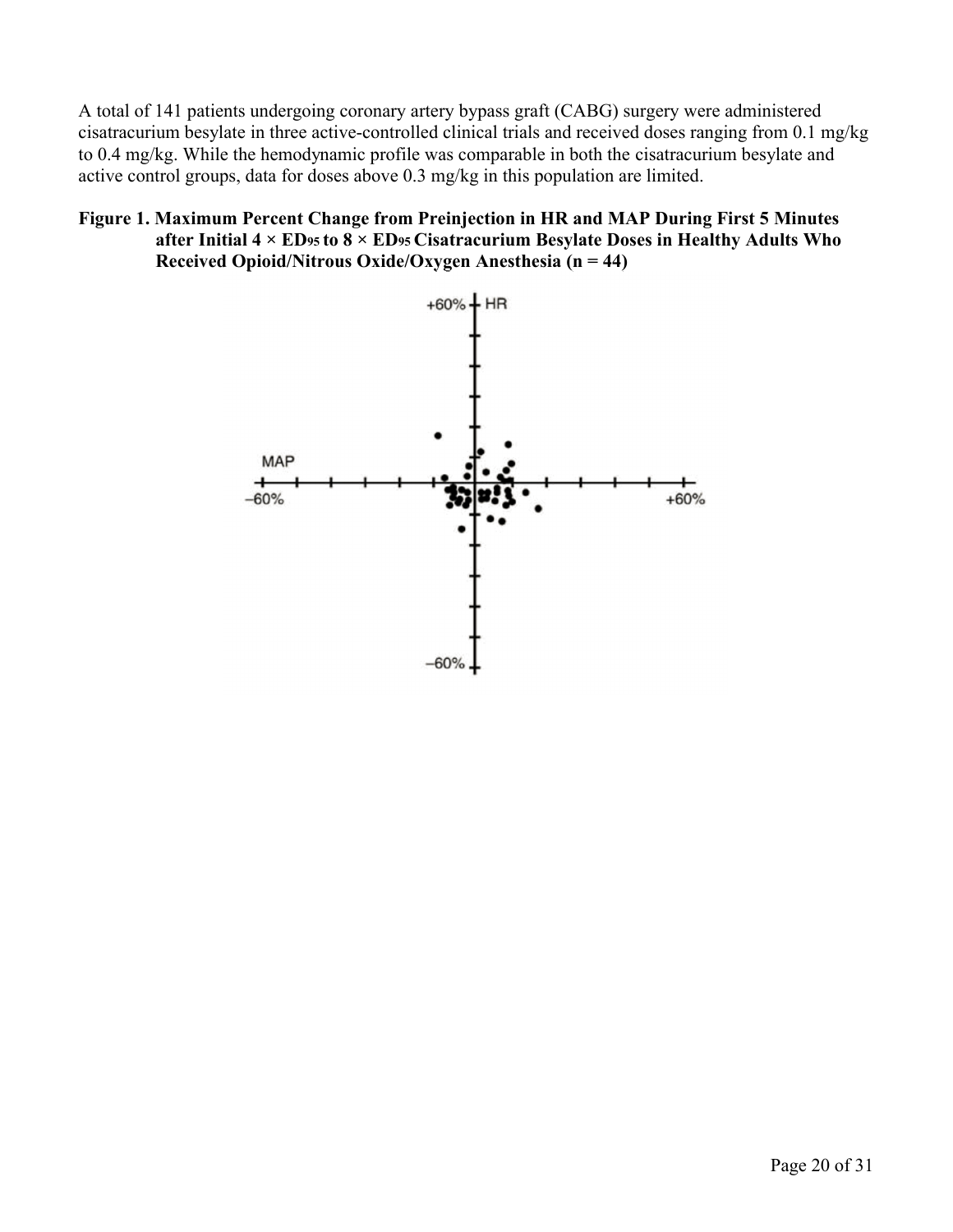**Figure 2. Percent Change from Preinjection in HR and MAP 10 Minutes After an Initial 4 × ED<sup>95</sup> to 8 × ED<sup>95</sup> Cisatracurium Besylate Dose in Patients Undergoing CABG Surgery Receiving Oxygen/Fentanyl/Midazolam/Anesthesia (n = 54)**



No clinically significant changes in MAP or HR were observed following administration of doses up to 0.1 mg/kg cisatracurium besylate over 5 to 10 seconds in 2- to 12-year-old pediatric patients who received either halothane/nitrous oxide/oxygen or opioid/nitrous oxide/oxygen anesthesia. Doses of 0.15 mg/kg cisatracurium besylate administered over 5 seconds were not consistently associated with changes in HR and MAP in pediatric patients aged 1 month to 12 years who received opioid/nitrous oxide/oxygen or halothane/nitrous oxide/oxygen anesthesia.

#### **12.3 Pharmacokinetics**

The neuromuscular blocking activity of cisatracurium besylate is due to parent drug. Cisatracurium plasma concentration-time data following IV bolus administration are best described by a two-compartment open model (with elimination from both compartments) with an elimination half-life (t½β) of 22 minutes, a plasma clearance (CL) of 4.57 mL/min/kg, and a volume of distribution at steady state  $(V_{ss})$  of 145 mL/kg.

Results from population pharmacokinetic/pharmacodynamic (PK/PD) analyses from 241 healthy surgical patients are summarized in Table 6.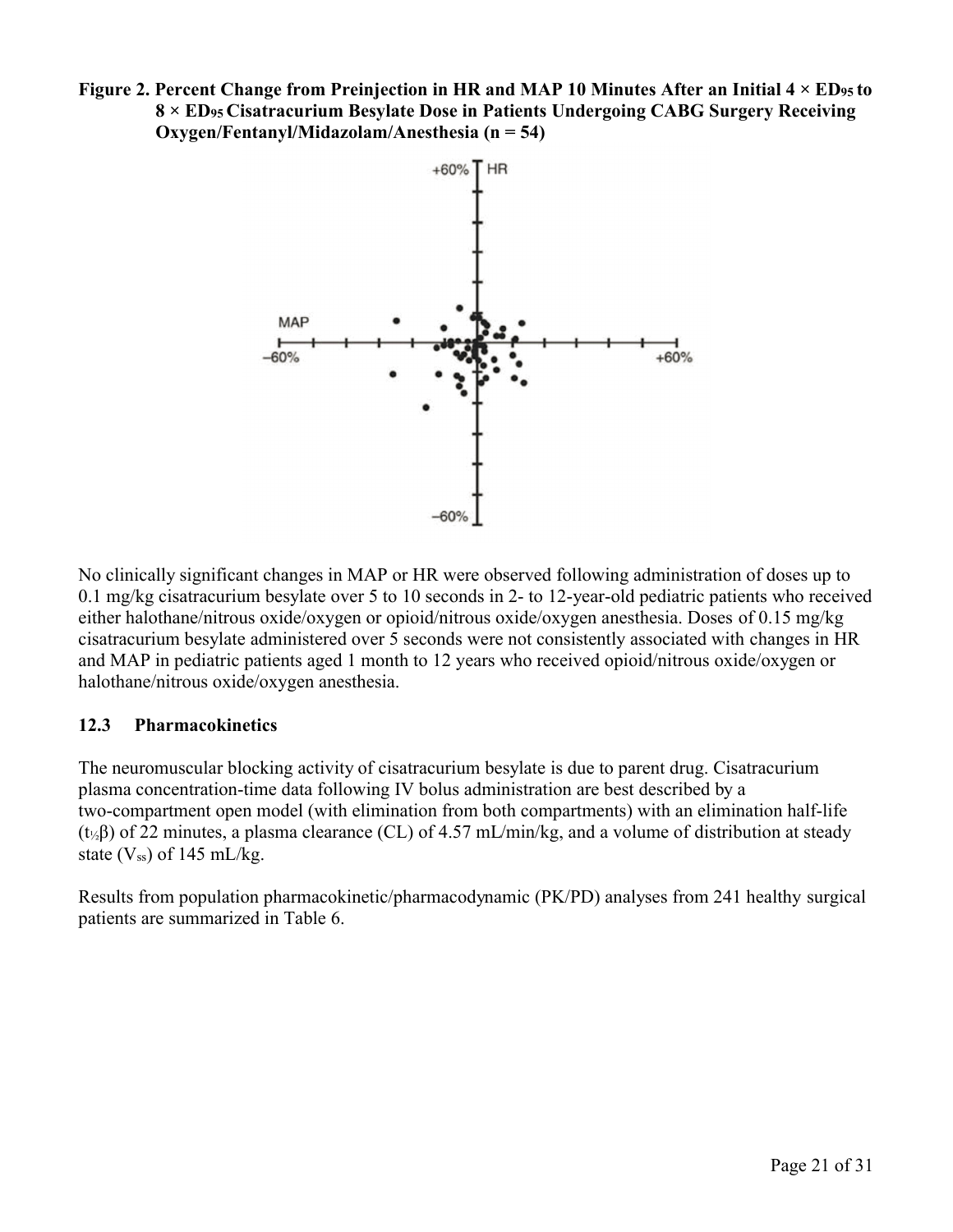| $\frac{1}{2}$ and $\frac{1}{2}$ and $\frac{1}{2}$ and $\frac{1}{2}$ and $\frac{1}{2}$ and $\frac{1}{2}$ and $\frac{1}{2}$ and $\frac{1}{2}$ and $\frac{1}{2}$ and $\frac{1}{2}$ and $\frac{1}{2}$ and $\frac{1}{2}$ and $\frac{1}{2}$ and $\frac{1}{2}$ and $\frac{1}{2}$ and $\frac{1}{2}$ a<br>$\mathbf{L}$ |                       |                                              |  |  |  |
|---------------------------------------------------------------------------------------------------------------------------------------------------------------------------------------------------------------------------------------------------------------------------------------------------------------|-----------------------|----------------------------------------------|--|--|--|
| <b>Parameter</b>                                                                                                                                                                                                                                                                                              | Estimate <sup>†</sup> | <b>Magnitude of Interpatient Variability</b> |  |  |  |
|                                                                                                                                                                                                                                                                                                               |                       |                                              |  |  |  |
| $CL$ (mL/min/kg)                                                                                                                                                                                                                                                                                              | 4.57                  | 16%                                          |  |  |  |
| $V_{ss}$ (mL/kg) <sup>§</sup>                                                                                                                                                                                                                                                                                 | 145                   | 27%                                          |  |  |  |
| $K_{\rm eo}$ (min-1) <sup>  </sup>                                                                                                                                                                                                                                                                            | 0.0575                | 61%                                          |  |  |  |
| $EC_{50}$ (ng/mL) <sup>¶</sup>                                                                                                                                                                                                                                                                                | 141                   | 52%                                          |  |  |  |

#### **Table 6. Key Population PK/PD Parameter Estimates for Cisatracurium in Healthy Surgical Patients\* Following 0.1 (2 × ED95) to 0.4 mg/kg (8 × ED95) of Cisatracurium Besylate**

\* Healthy male non-obese patients 19-64 years of age with creatinine clearance values greater than 70 mL/minute who received cisatracurium during opioid anesthesia and had venous samples collected.

† The percent standard error of the mean (%SEM) ranged from 3% to 12% indicating good precision for the PK/PD estimates.

<sup>‡</sup> Expressed as a coefficient of variation; the %SEM ranged from 20% to 35% indicating adequate precision for the estimates of interpatient variability.

 $\delta$  V<sub>ss</sub> is the volume of distribution at steady state estimated using a two-compartment model with elimination from both compartments.  $V_{ss}$  is equal to the sum of the volume in the central compartment ( $V_c$ ) and the volume in the peripheral compartment  $(V_p)$ ; interpatient variability could only be estimated for  $V_c$ .

|| Rate constant describing the equilibration between plasma concentrations and neuromuscular block.

**T** Concentration required to produce 50%  $T_1$  suppression; an index of patient sensitivity.

The magnitude of interpatient variability in CL was low (16%), as expected based on the importance of Hofmann elimination. The magnitudes of interpatient variability in CL and volume of distribution were low in comparison to those for k<sub>eo</sub> and EC<sub>50</sub>. This suggests that any alterations in the time course of cisatracurium besylate-induced neuromuscular blockade were more likely to be due to variability in the PD parameters than in the PK parameters. Parameter estimates from the population PK analyses were supported by noncompartmental PK analyses on data from healthy patients and from specific populations.

Conventional PK analyses have shown that the PK of cisatracurium are proportional to dose between 0.1 ( $2 \times ED_{95}$ ) and 0.2 ( $4 \times ED_{95}$ ) mg/kg cisatracurium. In addition, population PK analyses revealed no statistically significant effect of initial dose on CL for doses between 0.1 ( $2 \times ED_{95}$ ) and  $0.4$  (8  $\times$  ED<sub>95</sub>) mg/kg cisatracurium.

## Distribution

The volume of distribution of cisatracurium is limited by its large molecular weight and high polarity. The Vss was equal to 145 mL/kg (Table 6) in healthy 19- to 64-year-old surgical patients receiving opioid anesthesia. The  $V_{ss}$  was 21% larger in similar patients receiving inhalation anesthesia.

The binding of cisatracurium to plasma proteins has not been successfully studied due to its rapid degradation at physiologic pH. Inhibition of degradation requires nonphysiological conditions of temperature and pH which are associated with changes in protein binding.

## Elimination

Organ-independent Hofmann elimination (a chemical process dependent on pH and temperature) is the predominant pathway for the elimination of cisatracurium. The liver and kidney play a minor role in the elimination of cisatracurium but are primary pathways for the elimination of metabolites. Therefore, the t½β values of metabolites (including laudanosine) are longer in patients with renal or hepatic impairment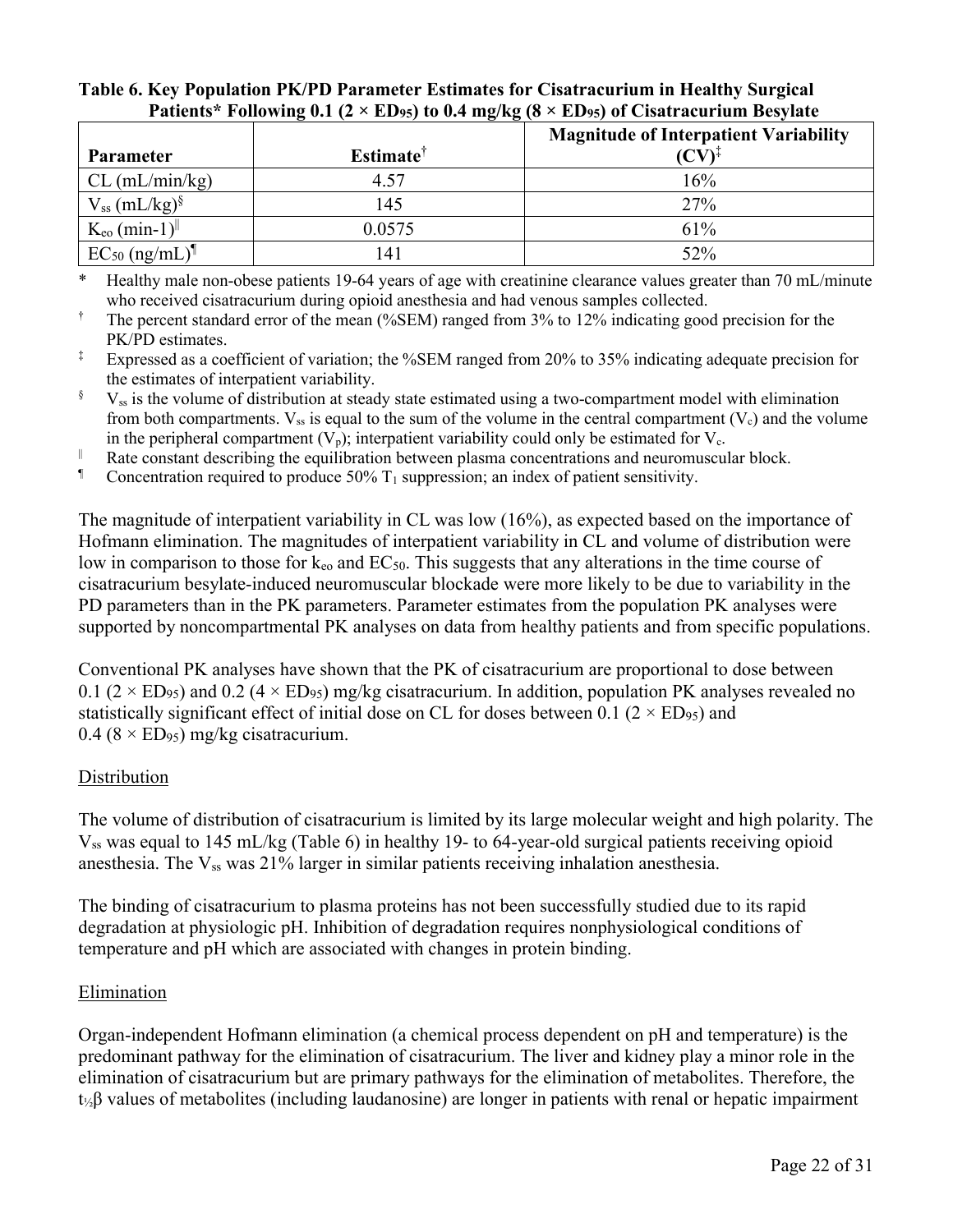and metabolite concentrations may be higher after long-term administration *[see Warnings and Precautions (5.3)]*.

The mean CL values for cisatracurium ranged from 4.5 to 5.7 mL/min/kg in studies of healthy surgical patients. The compartmental PK modeling suggests that approximately 80% of the cisatracurium CL is accounted for by Hofmann elimination and the remaining 20% by renal and hepatic elimination. These findings are consistent with the low magnitude of interpatient variability in CL (16%) estimated as part of the population PK/PD analyses and with the recovery of parent and metabolites in urine.

In studies of healthy surgical patients, mean t½β values of cisatracurium ranged from 22 to 29 minutes and were consistent with the t½β of cisatracurium *in vitro* (29 minutes). The mean ± SD t½β values of laudanosine were  $3.1 \pm 0.4$  hours in healthy surgical patients receiving cisatracurium besylate (n = 10).

## *Metabolism:*

The degradation of cisatracurium was largely independent of liver metabolism. Results from *in vitro*  experiments suggest that cisatracurium undergoes Hofmann elimination (a pH and temperature-dependent chemical process) to form laudanosine *[see Warnings and Precautions (5.3)]* and the monoquaternary acrylate metabolite, neither of which has any neuromuscular blocking activity. The monoquaternary acrylate undergoes hydrolysis by non-specific plasma esterases to form the monoquaternary alcohol (MQA) metabolite. The MQA metabolite can also undergo Hofmann elimination but at a much slower rate than cisatracurium. Laudanosine is further metabolized to desmethyl metabolites which are conjugated with glucuronic acid and excreted in the urine.

The laudanosine metabolite of cisatracurium has been noted to cause transient hypotension and, in higher doses, cerebral excitatory effects when administered to several animal species. The relationship between CNS excitation and laudanosine concentrations in humans has not been established *[see Warnings and Precautions (5.3)]*.

During IV infusions of cisatracurium besylate, peak plasma concentrations  $(C_{\text{max}})$  of laudanosine and the MQA metabolite were approximately  $6\%$  and 11% of the parent compound, respectively. The C<sub>max</sub> values of laudanosine in healthy surgical patients receiving infusions of cisatracurium besylate were mean  $\pm$  SD  $C_{\text{max}}$ : 60  $\pm$  52 ng/mL.

## *Excretion:*

Following <sup>14</sup>C-cisatracurium administration to 6 healthy male patients, 95% of the dose was recovered in the urine (mostly as conjugated metabolites) and 4% in the feces; less than 10% of the dose was excreted as unchanged parent drug in the urine. In 12 healthy surgical patients receiving non-radiolabeled cisatracurium who had Foley catheters placed for surgical management, approximately 15% of the dose was excreted unchanged in the urine.

## Special Populations

# *Geriatric Patients*

The results of conventional PK analysis from a study of 12 healthy elderly patients and 12 healthy young adult patients who received a single IV cisatracurium besylate dose of 0.1 mg/kg are summarized in Table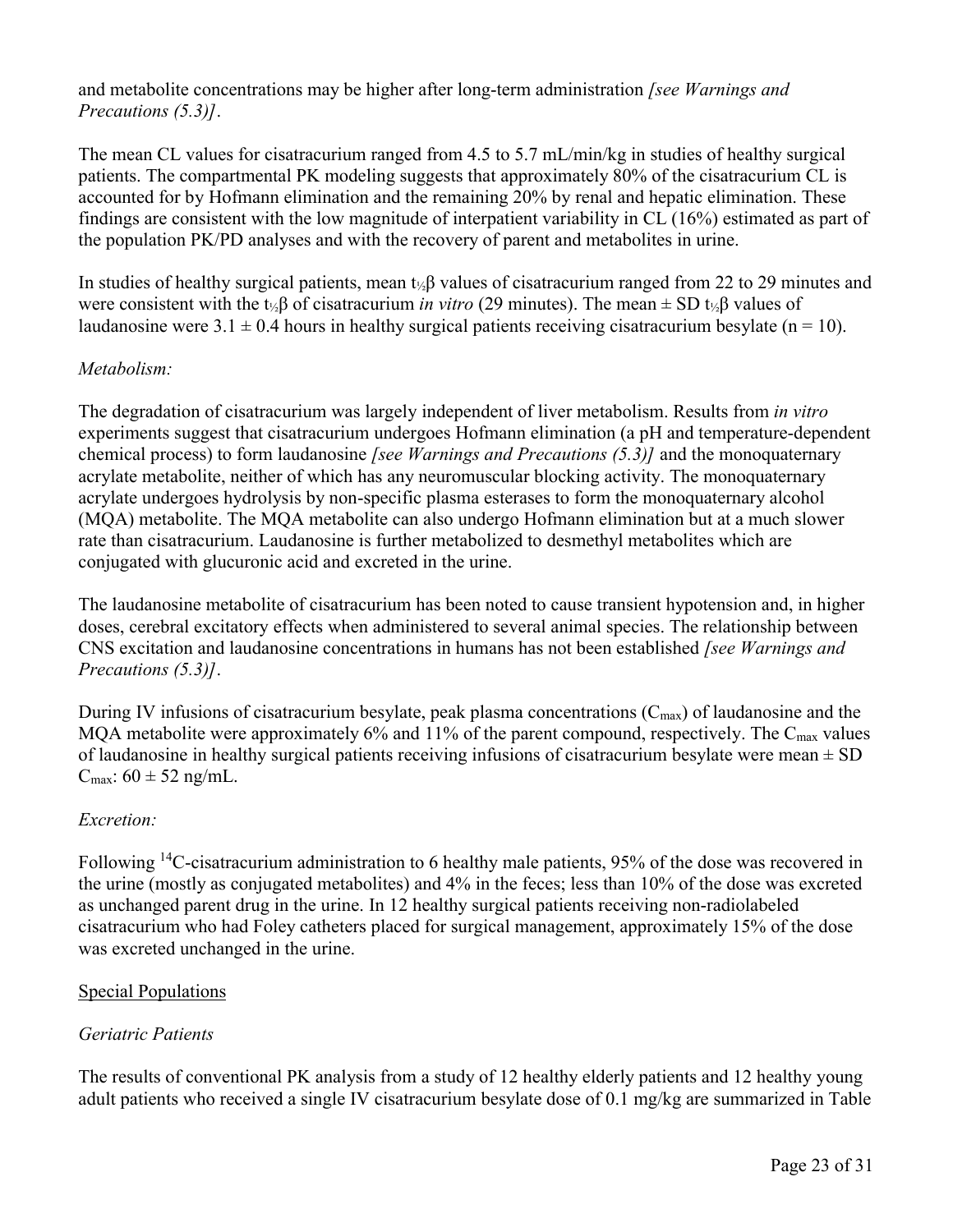7. Plasma clearances of cisatracurium were not affected by age; however, the volumes of distribution were slightly larger in elderly patients than in young patients resulting in slightly longer t½β values for cisatracurium.

The rate of equilibration between plasma cisatracurium concentrations and neuromuscular blockade was slower in elderly patients than in young patients (mean  $\pm$  SD k<sub>eo</sub>: 0.071  $\pm$  0.036 and 0.105  $\pm$  0.021 minutes-1, respectively); there was no difference in the patient sensitivity to cisatracurium-induced block, as indicated by  $EC_{50}$  values (mean  $\pm$  SD  $EC_{50}$ :  $91 \pm 22$  and  $89 \pm 23$  ng/mL, respectively). These changes were consistent with the 1-minute slower times to maximum block in elderly patients receiving 0.1 mg/kg cisatracurium besylate, when compared to young patients receiving the same dose. The minor differences in PK/PD parameters of cisatracurium between elderly patients and young patients were not associated with clinically significant differences in the recovery profile of cisatracurium besylate.

#### **Table 7. Pharmacokinetic Parameters\* of Cisatracurium in Healthy Elderly and Young Adult Patients Following 0.1 mg/kg (2 × ED95) of Cisatracurium Besylate (Isoflurane/Nitrous Oxide/Oxygen Anesthesia)**

| <b>Parameter</b>                                            | <b>Healthy</b><br><b>Elderly Patients</b> | <b>Healthy</b><br><b>Young Adult Patients</b> |
|-------------------------------------------------------------|-------------------------------------------|-----------------------------------------------|
| Elimination Half-Life ( $t_{\frac{1}{2}}\beta$ , min)       | $25.8 \pm 3.6^{\dagger}$                  | $22.1 \pm 2.5$                                |
| Volume of Distribution at Steady State <sup>‡</sup> (mL/kg) | $156 \pm 17^{\dagger}$                    | $133 \pm 15$                                  |
| Plasma Clearance $(mL/min/kg)$                              | $5.7 \pm 1$                               | $5.3 \pm 0.9$                                 |

\* Values presented are mean  $\pm$  SD.<br> $\frac{\uparrow}{}$  P < 0.05 for comparisons between

 $\uparrow$  P <0.05 for comparisons between healthy elderly and healthy young adult patients.<br>
Volume of distribution is underestimated because elimination from the peripheral c

Volume of distribution is underestimated because elimination from the peripheral compartment is ignored.

## *Patients with Hepatic Impairment*:

Table 8 summarizes the conventional PK analysis from a study of cisatracurium besylate in 13 patients with end-stage liver disease undergoing liver transplantation and 11 healthy adult patients undergoing elective surgery. The slightly larger volumes of distribution in liver transplant patients were associated with slightly higher plasma clearances of cisatracurium. The parallel changes in these parameters resulted in no difference in t<sub>½</sub>β values. There were no differences in  $k_{e0}$  or  $EC_{50}$  between patient groups. The times to maximum neuromuscular blockade were approximately one minute faster in liver transplant patients than in healthy adult patients receiving 0.1 mg/kg cisatracurium besylate. These minor PK differences were not associated with clinically significant differences in the recovery profile of cisatracurium besylate.

The t½β values of metabolites are longer in patients with hepatic disease and concentrations may be higher after long-term administration.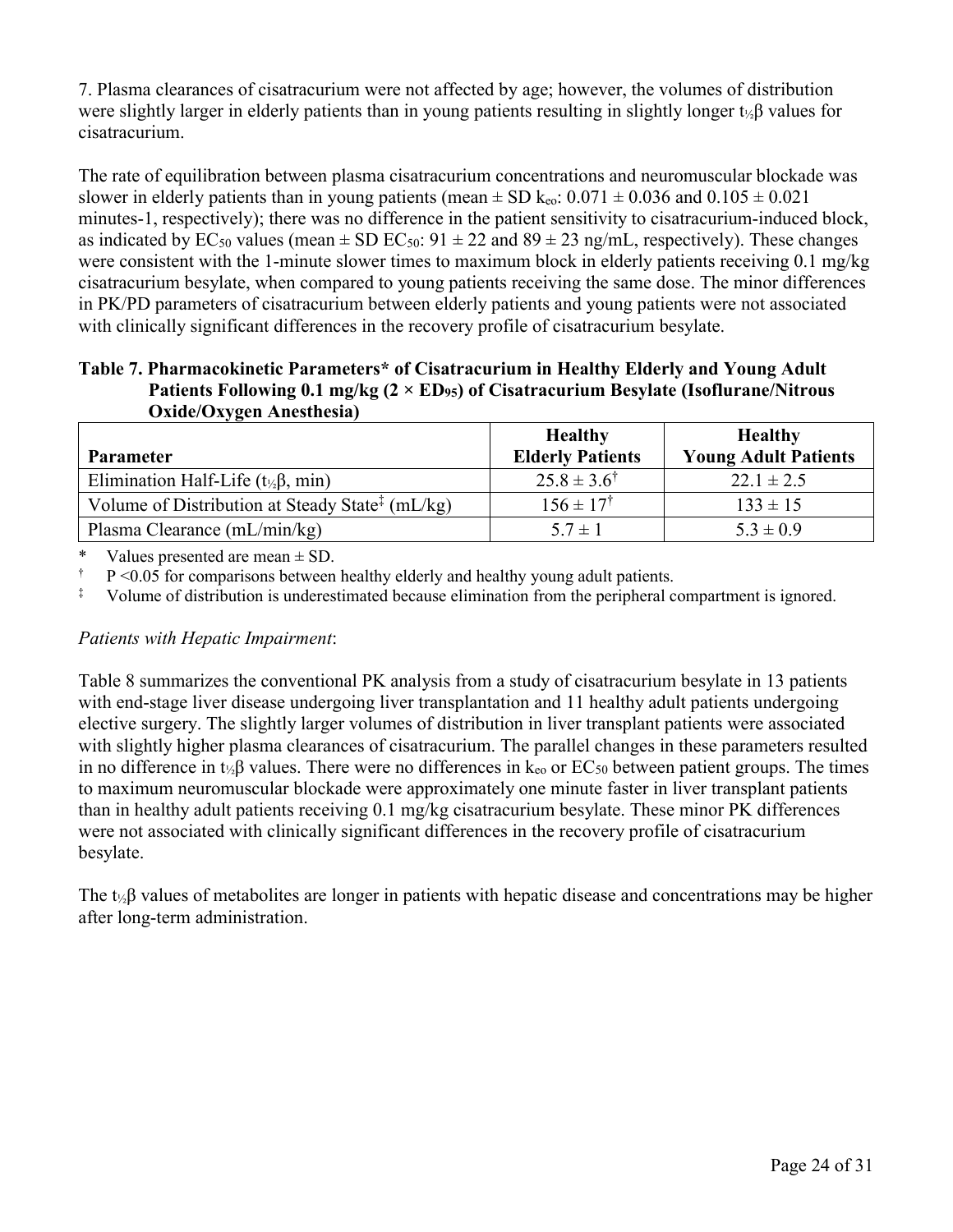#### **Table 8. Pharmacokinetic Parameters\* of Cisatracurium in Healthy Adult Patients and in Patients Undergoing Liver Transplantation Following 0.1 mg/kg (2 × ED95) of Cisatracurium Besylate (Isoflurane/Nitrous Oxide/Oxygen Anesthesia)**

|                                                                                 | <b>Liver</b>               | <b>Healthy</b>        |
|---------------------------------------------------------------------------------|----------------------------|-----------------------|
| <b>Parameter</b>                                                                | <b>Transplant Patients</b> | <b>Adult Patients</b> |
| Elimination Half-Life $(t_{1/2}\beta, min)$                                     | $24.4 \pm 2.9$             | $23.5 \pm 3.5$        |
| Volume of Distribution at Steady State <sup><math>\ddagger</math></sup> (mL/kg) | $195 \pm 38^{\dagger}$     | $161 \pm 23$          |
| Plasma Clearance (mL/min/kg)                                                    | $6.6 \pm 1.1^{\dagger}$    | $5.7 \pm 0.8$         |

\* Values presented are mean  $\pm$  SD.<br> $\frac{1}{2}$  P < 0.05 for comparisons between

† P <0.05 for comparisons between liver transplant patients and healthy adult patients.

‡ Volume of distribution is underestimated because elimination from the peripheral compartment is ignored.

*Patients with Renal Impairment:* Results from a conventional PK study of cisatracurium besylate in 13 healthy adult patients and 15 patients with end-stage renal disease (ESRD) who had elective surgery are summarized in Table 9. The PK/PD parameters of cisatracurium were similar in healthy adult patients and ESRD patients. The times to 90% neuromuscular blockade were approximately one minute slower in ESRD patients following 0.1 mg/kg cisatracurium besylate. There were no differences in the durations or rates of recovery of cisatracurium besylate between ESRD and healthy adult patients.

The t½β values of metabolites are longer in patients with ESRD and concentrations may be higher after long-term administration.

Population PK analyses showed that patients with creatinine clearances  $\leq$  70 mL/min had a slower rate of equilibration between plasma concentrations and neuromuscular block than patients with normal renal function; this change was associated with a slightly slower ( $\sim$  40 seconds) predicted time to 90% T<sub>1</sub> suppression in patients with renal impairment following 0.1 mg/kg cisatracurium besylate. There was no clinically significant alteration in the recovery profile of cisatracurium besylate in patients with renal impairment. The recovery profile of cisatracurium besylate is unchanged in the presence of renal or hepatic failure, which is consistent with predominantly organ-independent elimination.

#### **Table 9. Pharmacokinetic Parameters\* for Cisatracurium in Healthy Adult Patients and in Patients With End-Stage Renal Disease (ESRD) Who Received 0.1 mg/kg (2 × ED95) of Cisatracurium Besylate (Opioid/Nitrous Oxide/Oxygen Anesthesia)**

| Cisan acui ium Desyiate (Opioiu/Fith ous Oxiue/Oxygen Tritestitesia) |                               |                      |  |  |  |
|----------------------------------------------------------------------|-------------------------------|----------------------|--|--|--|
| <b>Parameter</b>                                                     | <b>Healthy Adult Patients</b> | <b>ESRD Patients</b> |  |  |  |
| Elimination Half-Life $(t_{\frac{1}{2}}\beta, min)$                  | $29.4 \pm 4.1$                | $32.3 \pm 6.3$       |  |  |  |
| Volume of Distribution at Steady State <sup>†</sup> (mL/kg)          | $149 \pm 35$                  | $160 \pm 32$         |  |  |  |
| Plasma Clearance $(mL/min/kg)$                                       | $4.66 \pm 0.86$               | $4.26 \pm 0.62$      |  |  |  |

Values presented are mean  $\pm$  SD.

† Volume of distribution is underestimated because elimination from the peripheral compartment is ignored.

## *Intensive Care Unit (ICU) Patients:*

The PK of cisatracurium and its metabolites were determined in six ICU patients who received cisatracurium besylate and are presented in Table 10. The relationships between plasma cisatracurium concentrations and neuromuscular blockade have not been evaluated in ICU patients.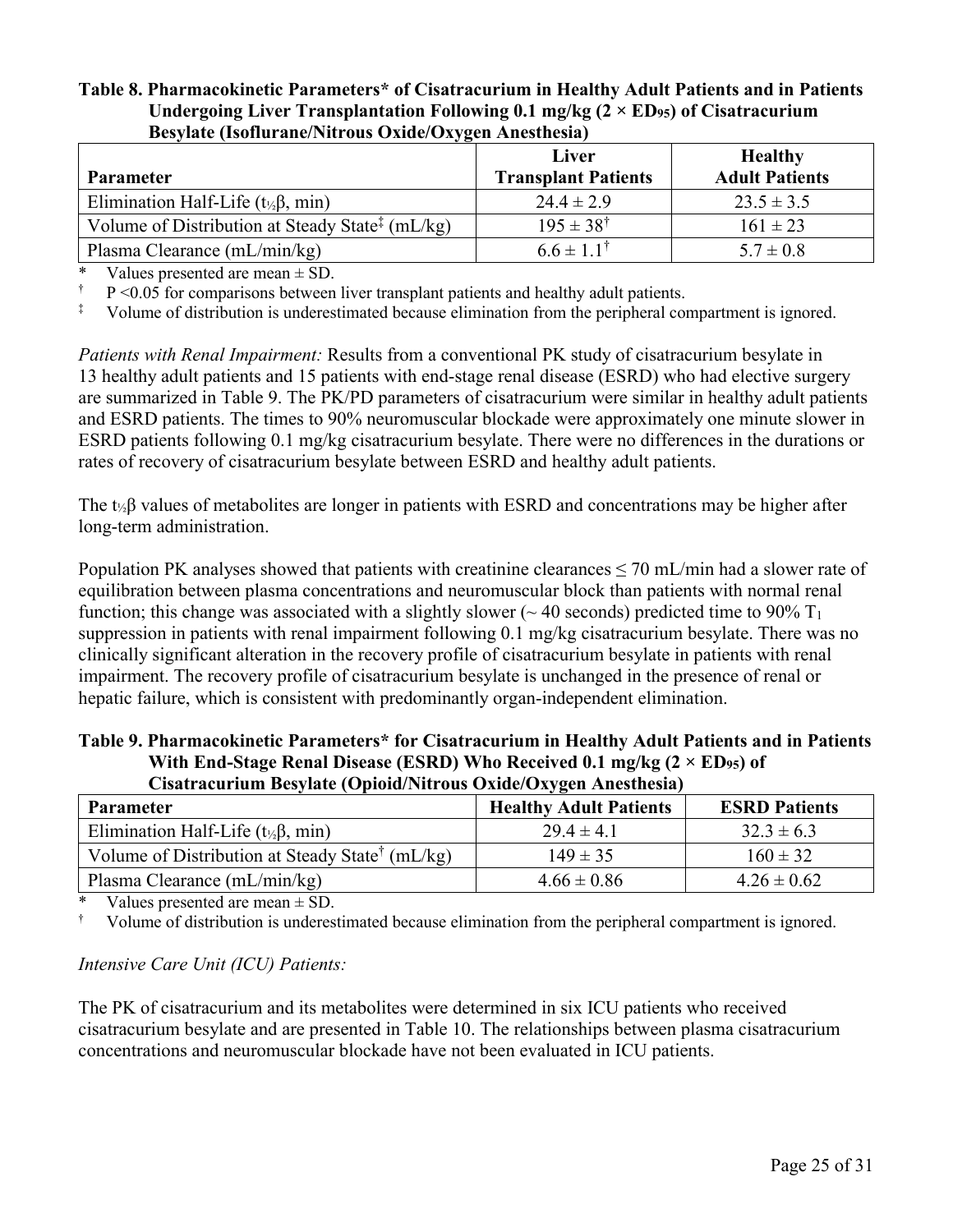Limited PK data are available for ICU patients with hepatic or renal impairment who received cisatracurium besylate. Relative to cisatracurium besylate -treated ICU patients with normal renal and hepatic function, metabolite concentrations (plasma and tissues) may be higher in cisatracurium besylate-treated ICU patients with renal or hepatic impairment *[see Warnings and Precautions (5.3)]*.

|                 | $\frac{1}{2}$ . The $\frac{1}{2}$ can be the set of the set of the set of $\frac{1}{2}$ . The set of $\frac{1}{2}$ in $\frac{1}{2}$ |                           |  |  |  |  |  |
|-----------------|-------------------------------------------------------------------------------------------------------------------------------------|---------------------------|--|--|--|--|--|
|                 | <b>Parameter</b>                                                                                                                    | Cisatracurium ( $n = 6$ ) |  |  |  |  |  |
| Parent Compound | $CL$ (mL/min/kg)                                                                                                                    |                           |  |  |  |  |  |
|                 | $t_{\frac{1}{2}}\beta$ (min)                                                                                                        | $26.8 \pm 11.1$           |  |  |  |  |  |
|                 | $V\beta$ (mL/kg) <sup>†</sup>                                                                                                       | $280 \pm 103$             |  |  |  |  |  |
| Laudanosine     | $C_{\text{max}}$ (ng/mL)                                                                                                            | $707 \pm 360$             |  |  |  |  |  |
|                 | $t_{\frac{1}{2}}\beta$ (hrs)                                                                                                        | $6.6 \pm 4.1$             |  |  |  |  |  |
| MQA metabolite  | $C_{\text{max}}$ (ng/mL)                                                                                                            | $152 - 181^{\ddagger}$    |  |  |  |  |  |
|                 | $t_{\frac{1}{2}}\beta$ (min)                                                                                                        | $26 - 31^{\ddagger}$      |  |  |  |  |  |

#### **Table 10. Parameter Estimates\* for Cisatracurium and Metabolites in ICU Patients After Long-Term (24-48 Hour) Administration of Cisatracurium Besylate**

Presented as mean  $\pm$  standard deviation.

† Volume of distribution during the terminal elimination phase, an underestimate because elimination from the peripheral compartment is ignored.

 $\bar{i}$  n = 2, range presented.

*Pediatric Population:* The population PK/PD of cisatracurium were described in 20 healthy pediatric patients ages 2 to 12 years during halothane anesthesia, using the same model developed for healthy adult patients. The CL was higher in healthy pediatric patients (5.89 mL/min/kg) than in healthy adult patients (4.57 mL/min/kg) during opioid anesthesia. The rate of equilibration between plasma concentrations and neuromuscular blockade, as indicated by  $k_{e0}$ , was faster in healthy pediatric patients receiving halothane anesthesia (0.1330 minutes-1 ) than in healthy adult patients receiving opioid anesthesia  $(0.0575 \text{ minutes}^{-1})$ . The EC<sub>50</sub> in healthy pediatric patients (125 ng/mL) was similar to the value in healthy adult patients (141 ng/mL) during opioid anesthesia. The minor differences in the PK/PD parameters of cisatracurium were associated with a faster time to onset and a shorter duration of cisatracurium-induced neuromuscular blockade in pediatric patients.

# *Sex and Obesity:*

Although population PK/PD analyses revealed that sex and obesity were associated with effects on the PK and/or PD of cisatracurium; these PK/PD changes were not associated with clinically significant alterations in the predicted onset or recovery profile of Cisatracurium Besylate Injection.

# *Use of Inhalation Agents:*

The use of inhalation agents was associated with a 21% larger  $V_{ss}$ , a 78% larger  $k_{\rm eo}$ , and a 15% lower  $EC_{50}$  for cisatracurium. These changes resulted in a slightly faster ( $\sim$  45 seconds) predicted time to 90%  $T_1$  suppression in patients who received 0.1 mg/kg cisatracurium during inhalation anesthesia than in patients who received the same dose of cisatracurium during opioid anesthesia; however, there were no clinically significant differences in the predicted recovery profile of Cisatracurium Besylate Injection between patient groups.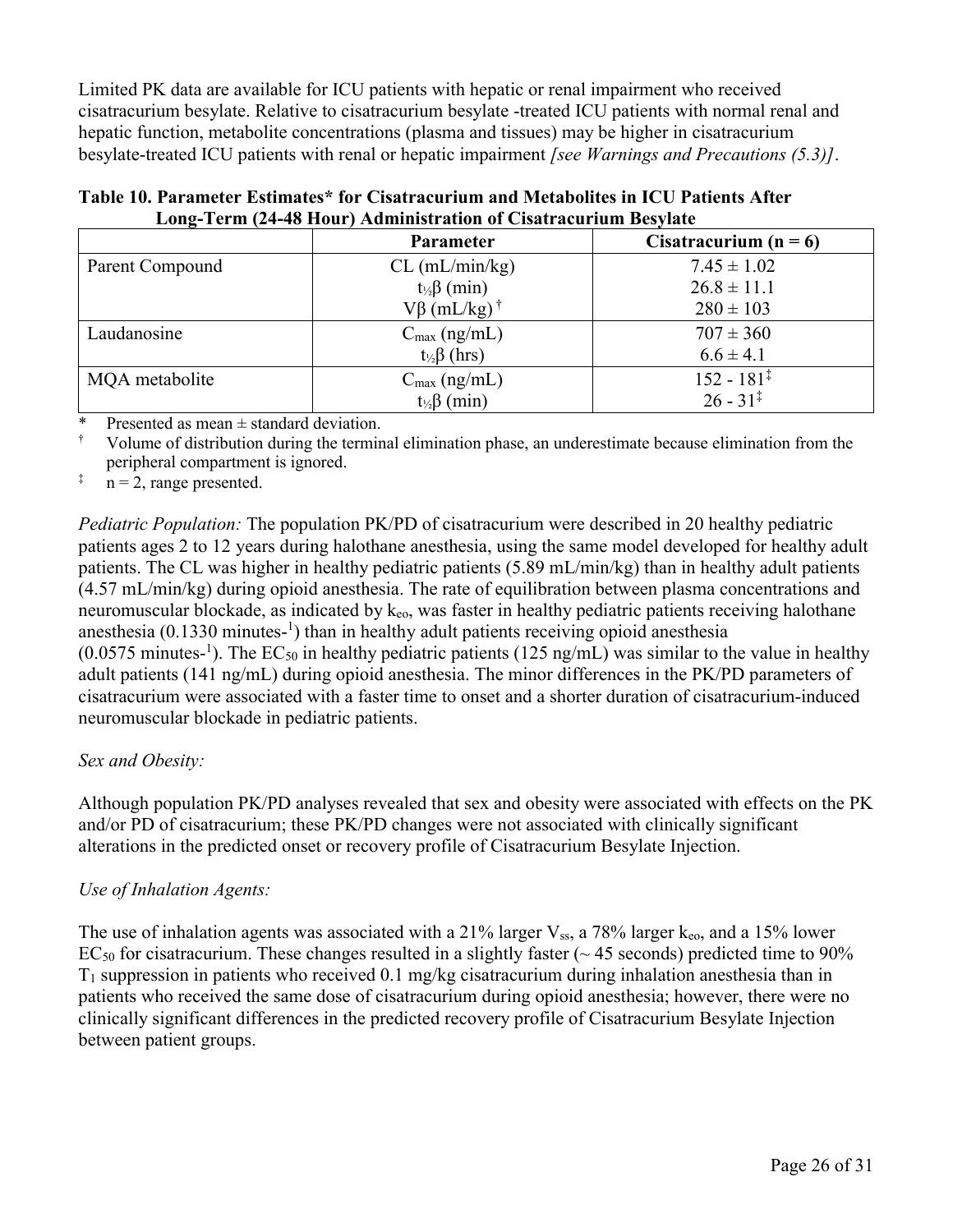#### Drug Interaction Studies

#### *Carbamazepine and phenytoin:*

The systemic clearance of cisatracurium was higher in patients who were on prior chronic anticonvulsant therapy of carbamazepine or phenytoin *[see Warning and Precautions (5.9) and Drug Interactions (7.1)]*.

# **13 NONCLINICAL TOXICOLOGY**

#### **13.1 Carcinogenesis, Mutagenesis, Impairment of Fertility**

#### Carcinogenesis

Long-term animal studies to evaluate the carcinogenic potential of cisatracurium besylate have not been performed.

#### Mutagenesis

Cisatracurium besylate was evaluated in a battery of four genotoxicity assays. Evaluation of cisatracurium besylate in the in vitro mouse lymphoma forward gene mutation assay resulted in mutations in the presence and absence of exogenous metabolic activation. The *in vitro* bacterial reverse gene mutation (Ames) assay, *in vitro* human lymphocyte chromosomal aberration assay, and an *in vivo* rat bone marrow cytogenetic assay did not demonstrate evidence of mutagenicity or clastogenicity.

#### Impairment of Fertility

Studies to determine if cisatracurium besylate impacts fertility have not been completed.

#### **14 CLINICAL STUDIES**

#### **14.1 Skeletal Muscle Relaxation for Intubation of Adult Patients**

The efficacy of Cisatracurium Besylate Injection to provide skeletal muscle relaxation to facilitate tracheal intubation during surgery was established in six studies in adult patients. In all these studies patients had general anesthesia and mechanical ventilation.

- Cisatracurium Besylate Injection doses between 0.15 and 0.2 mg/kg were evaluated in 240 adults. Maximum neuromuscular blockade generally occurred in within 4 minutes for this dose range.
- When administered during induction using thiopental or propofol and co-induction agents (i.e., fentanyl and midazolam), excellent to good intubating conditions were generally achieved within 2 minutes (excellent intubation conditions most frequently achieved with the 0.2 mg/kg dose of Cisatracurium Besylate Injection).
- Following the induction of general anesthesia with propofol, nitrous oxide/oxygen, and co-induction agents (e.g., fentanyl and midazolam), good or excellent conditions for tracheal intubation occurred in 96/102 (94%) patients in 1.5 to 2 minutes following cisatracurium doses of 0.15 mg/kg and in 97/110 (88%) patients in 1.5 minutes following cisatracurium doses of  $0.2$  mg/kg.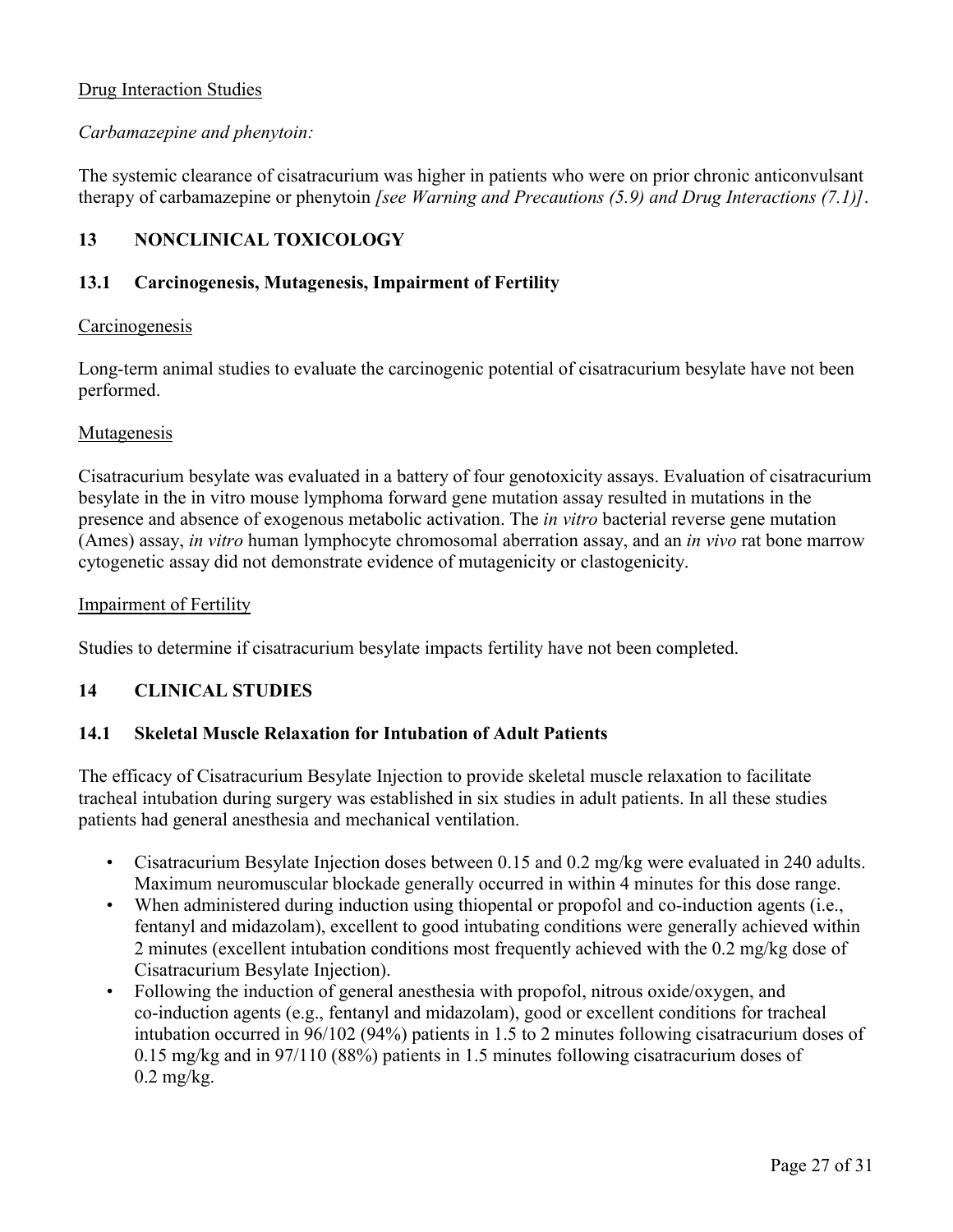In Study 1, the clinically effective duration of action for 0.15 and 0.2 mg/kg Cisatracurium Besylate Injection using propofol anesthesia was 55 minutes (range: 44 to 74 minutes) and 61 minutes (range: 41 to 81 minutes), respectively.

In Studies 2 and 3, Cisatracurium Besylate Injection doses of 0.25 and 0.4 mg/kg were evaluated in 30 patients under opioid/nitrous oxide/oxygen anesthesia and provided 78 (66-86) and 91 (59-107) minutes of clinical relaxation, respectively.

In Study 4, two minutes after fentanyl and midazolam were administered, patients received thiopental anesthesia. Intubating conditions were assessed at 120 seconds following administration of 0.15 mg/kg or 0.2 mg/kg of Cisatracurium Besylate Injection in 51 patients (see Table 11).

| Table 11. Intubating Conditions at 120 Seconds after Cisatracurium Besylate Administration with |  |  |  |
|-------------------------------------------------------------------------------------------------|--|--|--|
| Thiopental Anesthesia in Adult Surgery Patients in Study 4                                      |  |  |  |

|                                     | <b>Cisatracurium Besylate</b><br>$0.15$ mg/kg<br>$(n = 26)$ | <b>Cisatracurium Besylate</b><br>$0.20$ mg/kg<br>$(n = 25)$ |
|-------------------------------------|-------------------------------------------------------------|-------------------------------------------------------------|
| <b>Excellent and Good</b><br>95% CI | 88%<br>76,100                                               | 96%<br>88,100                                               |
| <b>Excellent</b>                    | 31%                                                         | 60%                                                         |
| Good                                | 58%                                                         | 36%                                                         |

\***Excellent:** Easy passage of tube without coughing. Vocal cords relaxed and abducted.

Good: Passage of tube with slight coughing and/or bucking. Vocal cords relaxed and abducted.

Excellent intubating conditions were more frequently achieved with the 0.2 mg/kg dose (60%) than the 0.15 mg/kg dose (31%) when intubation was attempted 120 seconds following cisatracurium.

Study 5 evaluated intubating conditions after 3 and  $4 \times ED_{95}$  (0.15 mg/kg and 0.20 mg/kg) following induction with fentanyl and midazolam and either thiopental or propofol anesthesia. This study compared intubation conditions produced by these doses of cisatracurium after 90 seconds. Table 12 displays these results.

| Table 12, Intubating Conditions at 70 Seconds and Cisati acui ium Desylate Infection |                                                                |                                          |                                          |                                                                |  |
|--------------------------------------------------------------------------------------|----------------------------------------------------------------|------------------------------------------|------------------------------------------|----------------------------------------------------------------|--|
| <b>Administration with Thiopental or Propofol Anesthesia in Study 5</b>              |                                                                |                                          |                                          |                                                                |  |
|                                                                                      | <b>Cisatracurium</b>                                           | Cisatracurium                            | <b>Cisatracurium</b>                     | <b>Cisatracuri</b>                                             |  |
|                                                                                      | $\mathbf{D}_{\alpha\alpha}$ <sub>1</sub> $\mathbf{A}_{\alpha}$ | $\mathbf{D}_{\alpha\alpha}$ <sub>1</sub> | $\mathbf{D}_{\alpha\alpha}$ <sub>U</sub> | $\mathbf{p}_{\alpha\alpha}$ <sub>d</sub> $\mathbf{p}_{\alpha}$ |  |

**Table 12. Intubating Conditions at 90 Seconds after Cisatracurium Besylate Injection**

|                           | Cisatracurium   | Cisatracurium   | Cisatracurium   | Cisatracurium   |
|---------------------------|-----------------|-----------------|-----------------|-----------------|
|                           | <b>Besylate</b> | <b>Besylate</b> | <b>Besylate</b> | <b>Besylate</b> |
|                           | $0.15$ mg/kg    | $0.15$ mg/kg    | $0.20$ mg/kg    | $0.20$ mg/kg    |
| Intubating                | with Propofol   | with Thiopental | with Propofol   | with Thiopental |
| <b>Conditions</b>         | $(n = 31)$      | $(n = 31)$      | $(n = 30)$      | $(n = 28)$      |
| <b>Excellent and Good</b> | 94%             | 90%             | 93%             | 96%             |
| 95% CI                    | 85,100          | 80,100          | 84,100          | 90,100          |
| <b>Excellent</b>          | 58%             | 55%             | 70%             | 57%             |
| Good                      | 35%             | 35%             | 20%             | 39%             |

\* **Excellent:** Easy passage of tube without coughing. Vocal cords relaxed and abducted.

**Good:** Passage of tube with slight coughing and/or bucking. Vocal cords relaxed and abducted.

Excellent intubating conditions were more frequently observed with the 0.2 mg/kg dose when intubation was attempted 90 seconds following cisatracurium.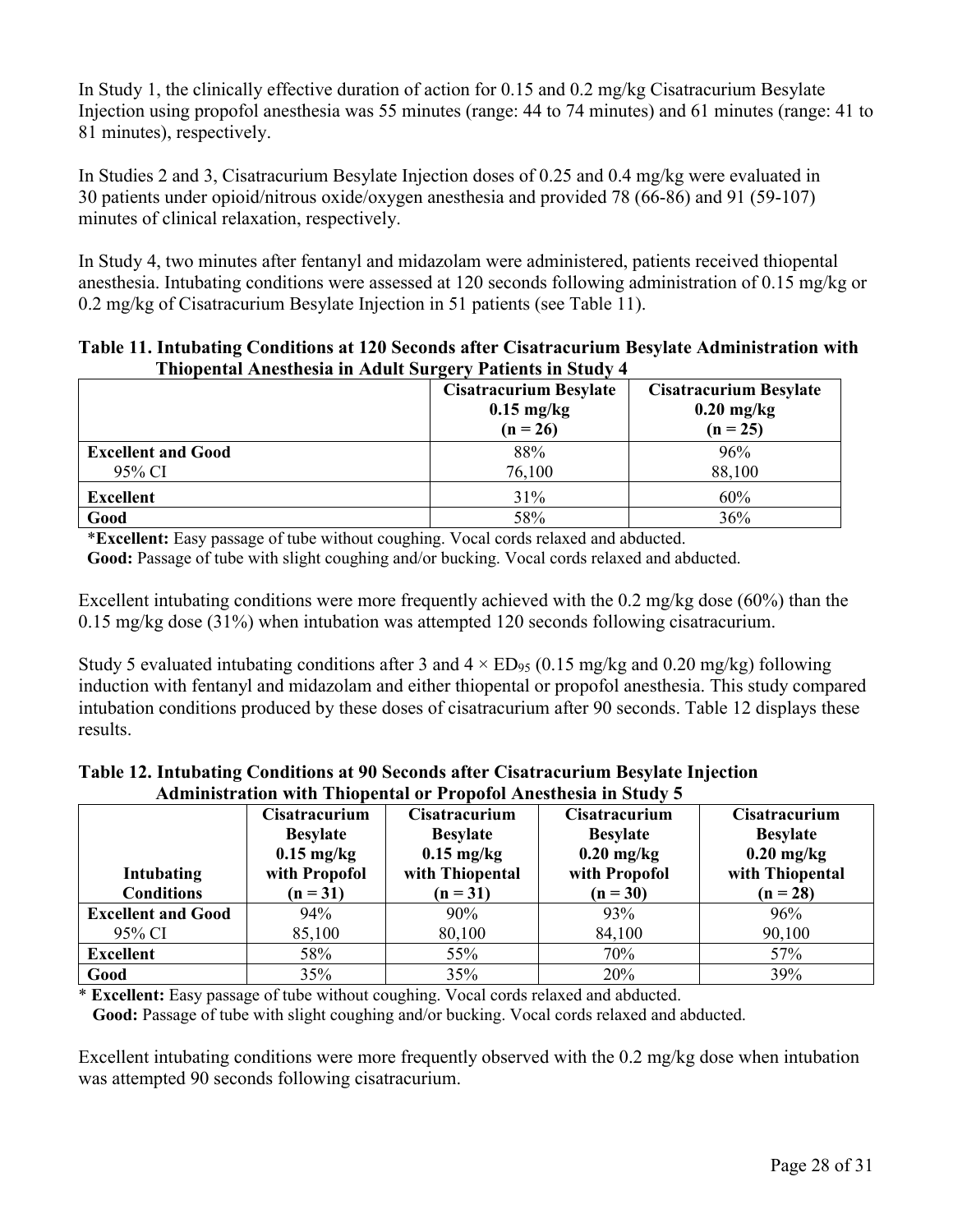# **14.2 Skeletal Muscle Relaxation for Intubation of Pediatric Patients**

The efficacy of Cisatracurium Besylate Injection to provide skeletal muscle relaxation to facilitate tracheal intubation was established in studies in pediatric patients aged 1 month to 12 years old. In these studies, patients had general anesthesia and mechanical ventilation.

In Study 6, a Cisatracurium Besylate Injection dose of 0.1 mg/kg was evaluated in 16 pediatric patients (ages 2 years to 12 years) during opioid anesthesia. When administered during stable opioid/nitrous oxide/oxygen anesthesia, maximum neuromuscular blockade was achieved in an average of 2.8 minutes (range: 1.8 to 6.7 minutes) with a clinically effective block for 28 minutes (range: 21 to 38 minutes).

In Study 7, a Cisatracurium Besylate Injection dose of 0.15 mg/kg was evaluated in 50 pediatric patients (ages 1 month to 12 years) during opioid anesthesia. When administered during stable opioid/nitrous oxide/oxygen anesthesia, maximum neuromuscular blockade was achieved in an average of about 3 minutes (range: 1.5 to 8 minutes) with a clinically effective block for 36 minutes (range: 29 to 46 minutes) in 24 patients ages 2 to 12 years. In 27 infants (1 to 23 months), maximum neuromuscular block was achieved in about 2 minutes (range: 1.3 to 4.3 minutes) with a clinically effective block for about 43 minutes (range: 34 to 58 minutes) with this dose.

Study 7 also evaluated intubating conditions in 180 pediatric patients (ages 1 month to 12 years) after administration of Cisatracurium Besylate Injection doses of 0.15 mg/kg following induction with either halothane (with halothane/nitrous oxide/oxygen maintenance) or thiopentone and fentanyl (with thiopentone/fentanyl nitrous oxide/oxygen maintenance). Table 13 displays the intubating conditions by type of anesthesia, and pediatric age group. Excellent or good intubating conditions were produced 120 seconds following 0.15 mg/kg of cisatracurium besylate in 88/90 (98%) of patients induced with halothane and in 85/90 (94%) of patients induced with thiopentone and fentanyl. There were no patients for whom intubation was not possible, but there were 7/120 patients aged 1 year to 12 years old for whom intubating conditions were described as poor.

|                |  | Table 13. Intubating Conditions at 120 Seconds* in Pediatric Patients Ages 1 Month to 12 Years |
|----------------|--|------------------------------------------------------------------------------------------------|
| Old in Study 7 |  |                                                                                                |

|                      | <b>Cisatracurium Besylate</b><br>$0.15$ mg/kg |                                                    | <b>Cisatracurium Besylate</b><br>$0.15$ mg/kg |                                                    | <b>Cisatracurium Besylate</b><br>$0.15$ mg/kg |                                                    |
|----------------------|-----------------------------------------------|----------------------------------------------------|-----------------------------------------------|----------------------------------------------------|-----------------------------------------------|----------------------------------------------------|
|                      | $1-11$ mo.                                    |                                                    | 1-4 years                                     |                                                    | 5-12 years                                    |                                                    |
|                      | <b>Halothane</b><br>Anesthesia<br>$(n=30)$    | Thiopentone/<br>Fentanyl<br>Anesthesia<br>$(n=30)$ | <b>Halothane</b><br>Anesthesia<br>$(n=30)$    | Thiopentone/<br>Fentanyl<br>Anesthesia<br>$(n=30)$ | <b>Halothane</b><br>Anesthesia<br>$(n=30)$    | Thiopentone/<br>Fentanyl<br>Anesthesia<br>$(n=30)$ |
| <b>Excellent and</b> |                                               |                                                    |                                               |                                                    |                                               |                                                    |
| Good                 | $100\%$                                       | 100%                                               | 97%                                           | 87%                                                | 97%                                           | 97%                                                |
| <b>Excellent</b>     | 100%                                          | 83%                                                | 90%                                           | 63%                                                | 73%                                           | 70%                                                |
| Good                 | $0\%$                                         | 17%                                                | 7%                                            | 23%                                                | 23%                                           | 27%                                                |
| Poor                 | $0\%$                                         | $0\%$                                              | $3\%$                                         | 13%                                                | 3%                                            | 3%                                                 |

\***Excellent:** Easy passage of the tube without coughing. Vocal cords relaxed and abducted.

Good: Passage of tube with slight coughing and/or bucking. Vocal cords relaxed and abducted.

**Poor:** Passage of tube with moderate coughing and/or bucking. Vocal cords moderately adducted. Response of patient requires adjustment of ventilation pressure and/or rate.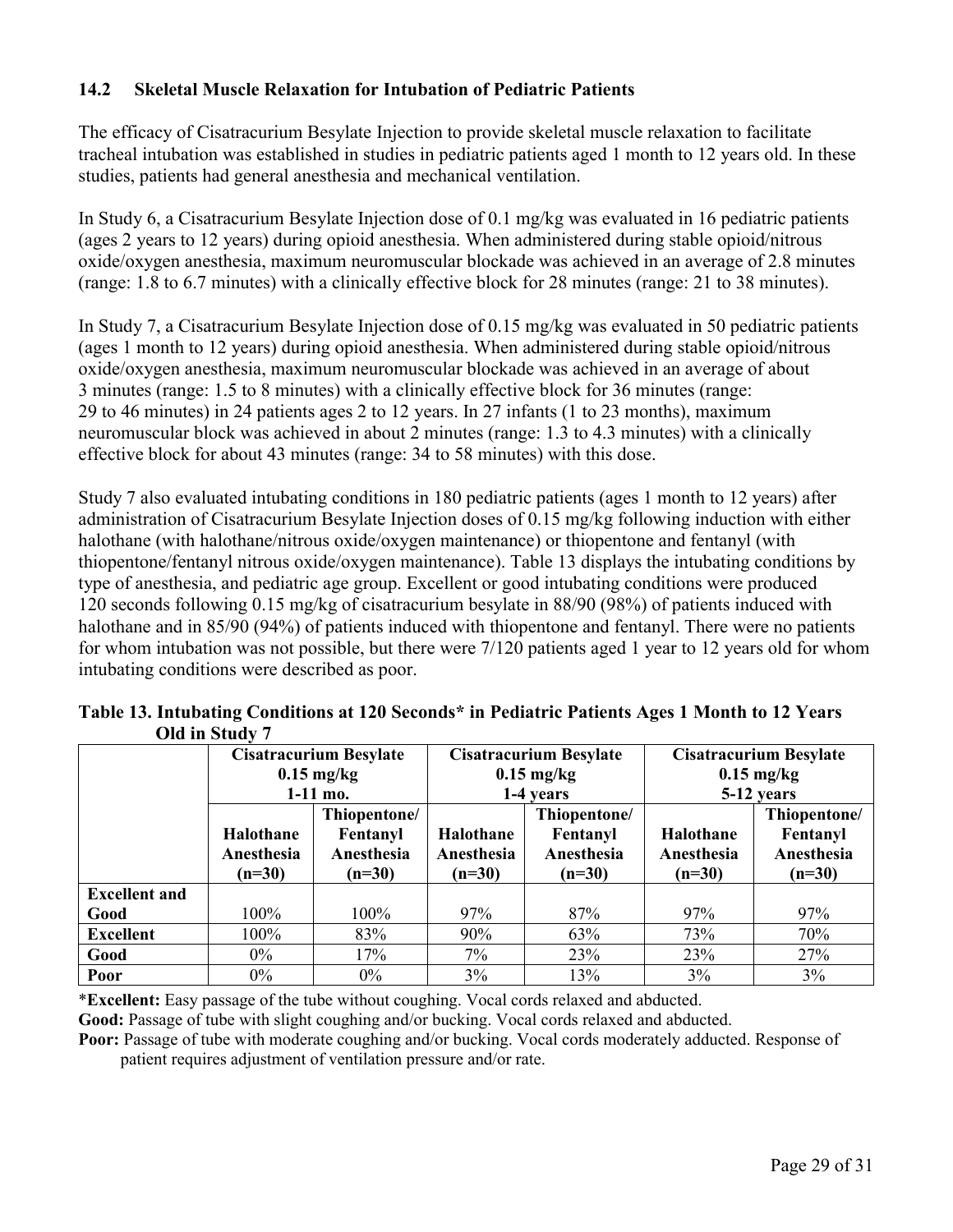## **14.3 Skeletal Muscle Relaxation in ICU Patients**

Long-term infusion (up to 6 days) of cisatracurium besylate during mechanical ventilation in the ICU was evaluated in two studies.

Study 8 was a randomized, double-blind study using presence of a single twitch during train-of-four (TOF) monitoring to regulate dosage. Patients treated with cisatracurium besylate ( $n = 19$ ) recovered neuromuscular function (T4:T1 ratio  $\geq$  70%) following termination of infusion in approximately 55 minutes (range: 20 to 270).

In Study 9, cisatracurium besylate patients recovered neuromuscular function in approximately 50 minutes (range: 20 to 175; n = 34).

## **16 HOW SUPPLIED/STORAGE AND HANDLING**

Cisatracurium Besylate Injection, USP is a clear solution supplied as follows:

Cisatracurium Besylate Injection, USP, 2 mg cisatracurium per mL, is supplied in the following:

| Unit of Sale                             | Concentration                 |
|------------------------------------------|-------------------------------|
| NDC 0409-1098-02                         | $10 \text{ mg}/5 \text{ mL}$  |
| Carton containing 10 Single-dose Vials   | $(2 \text{ mg/mL})$           |
| NDC 0409-1208-01                         | $20 \text{ mg}/10 \text{ mL}$ |
| Carton containing 10 Multiple-dose Vials | $(2 \text{ mg/mL})$           |

**NOTE:** 10 mL Multiple-dose vials contain 0.9% w/v benzyl alcohol as a preservative *[see Warnings and Precautions (5.2)].*

Cisatracurium Besylate Injection, USP, 10 mg cisatracurium per mL is supplied in the following:

| Unit of Sale                           | <b>Concentration</b>            |
|----------------------------------------|---------------------------------|
| NDC 0409-1103-01                       | $1200 \text{ mg}/20 \text{ mL}$ |
| Carton containing 10 Single-dose Vials | $(10 \text{ mg/mL})$            |

## **Intended only for use in the ICU.**

Discard unused portion of the 5 mL and 20 mL single-dose vials.

#### **Storage**

Cisatracurium Besylate Injection, USP should be refrigerated at  $2^{\circ}$  to  $8^{\circ}C$  (36° to 46°F) in the carton to preserve potency. Protect from light. DO NOT FREEZE. Upon removal from refrigeration to room temperature storage conditions (25°C/77°F), use Cisatracurium Besylate Injection, USP within 21 days, even if re-refrigerated.